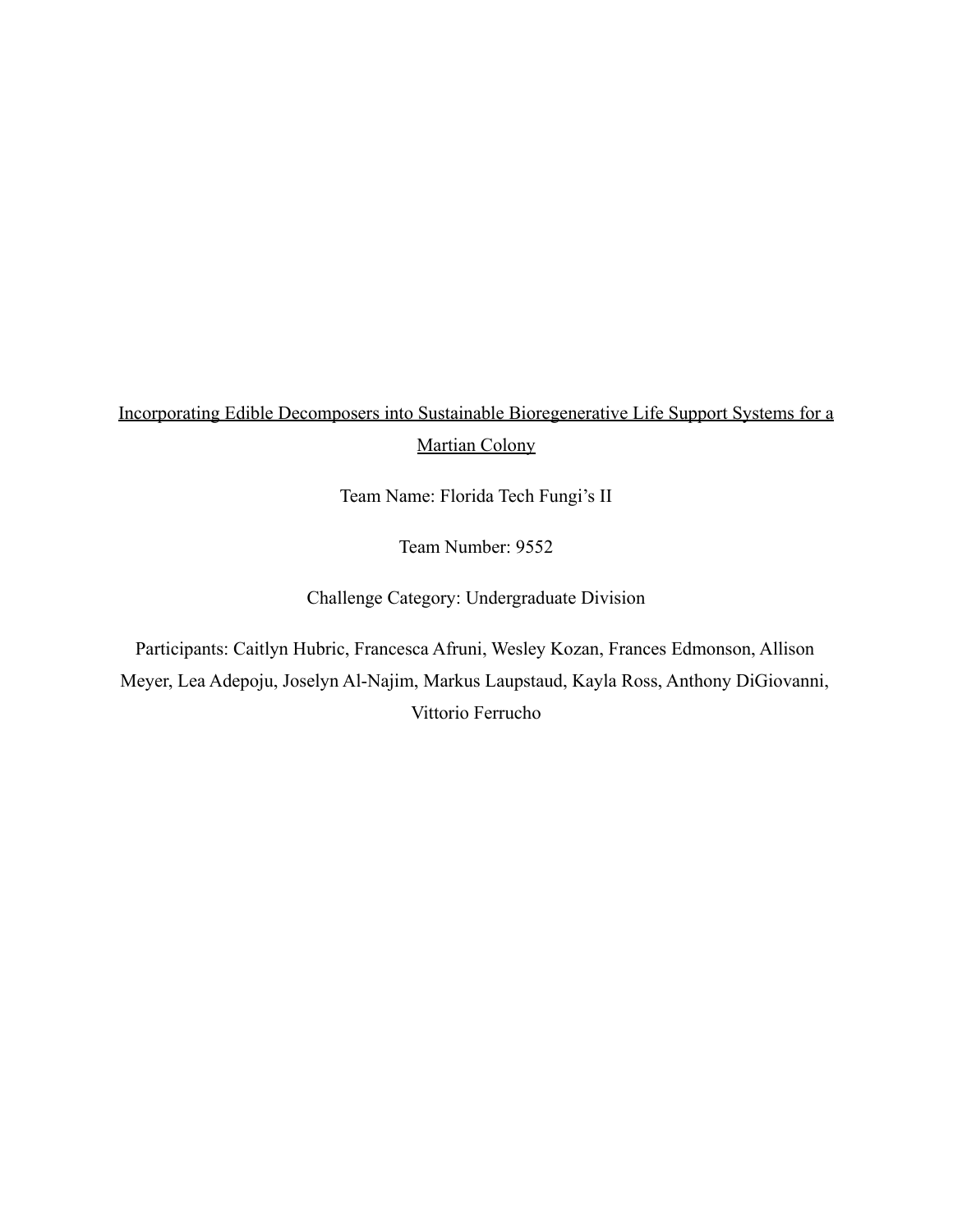#### I. Introduction

Establishing a bioregenerative life support (BRLS) system with supplemental food production is key to sustainable space colonization efforts at sites too remote for easy resupply from Earth. In-Situ Resource Utilization (ISRU) practices leveraging existing resources such as regolith to support BRLS systems, further reducing a future colony's dependency on Earth for vital goods. Decomposers are organisms capable of breaking down organic material making nutrients available for reuse by other organisms. We propose that involving edible decomposers into BRLS systems is an efficient method of recycling valuable organic and inorganic wastes for a colony's ecosystem, while also introducing a supplemental nutrient source for colonists. As decomposers with edible species, fungi are prime candidates for this study. They are resilient, lack dependency on water, and are adaptable in growth, whereas vegetative feedstock requires extensive care. Additionally, certain fungi have potential medicinal properties, such as lowering blood cholesterol and inhibiting tumor growth ("Oyster Mushroom", 2020). *Pleurotus ostreatus,* the Pearl Oyster mushroom, is a prime choice for regolith-based growth due to its ability to thrive in multiple environments.

#### II. Theory

*Pleurotus ostreatus*, or Pearl Oyster mushrooms, was chosen as the modeled fungi due to its resilience against environmental abiotic stressors such as desiccation, salinity, heat, and cold. Although they are primarily known to germinate on wood based substrate, they have earned a booning reputation for their life cycle having one of the shortest time periods amongst edible fungal types and their ability to proliferate in a wide range of substrate without strict requirements (Tesfaw et al., 1970). This will substantially decrease time committed in plant waste recycling with the addition of edible decomposers compared to traditional methods.

As part of their life cycle, fungal fruit bodies known as mushrooms release spores from their gills once they reach maturity. Once a substrate is inoculated, mycelium growth occurs in dendritic structures that promote decomposing organic chemical secretions. These secretions are known to have hydrolytic and/or oxidative enzymatic properties and also contain secondary metabolites as a vehicle in depositing nutrients to the substrate (Beeck, 2021). At this stage of mycelium growth, the action of decomposition can be taken advantage of in the proposed colonizing plant waste recycling system (CPWRS). Traditionally, plant waste decomposition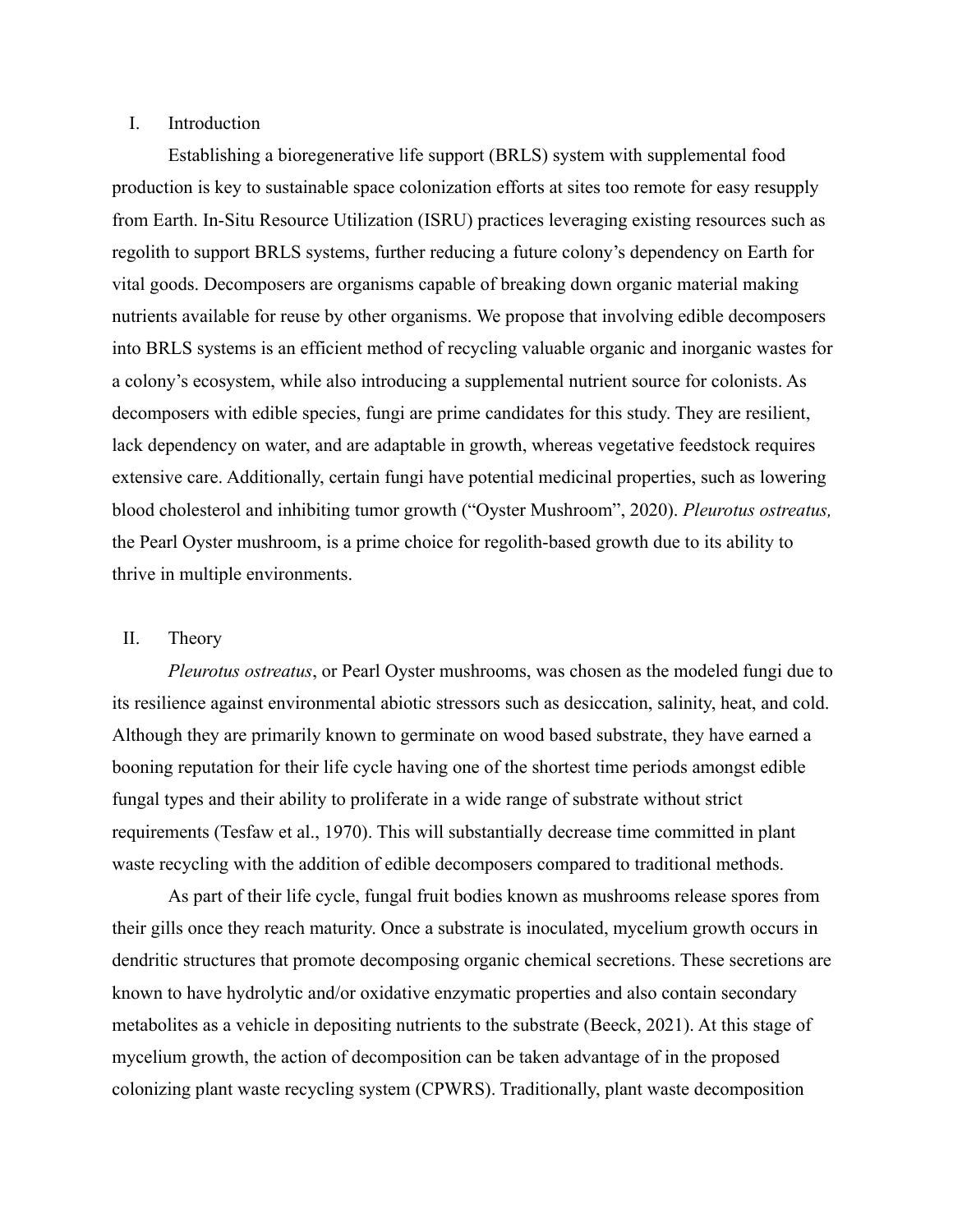requires a relatively long period of time before proper use, whereas the decomposition process of mycelium growth not only contributes to a shorter time period but also provides benefits of additional nutritional value to the compost and an early source of food for colonizers.

Important studies have supported the possibility of remediation of regolith for crop growth and the benefits of the use of on-site resources (Eichler, 2021). Coupled with preliminary studies resulting in successful production of Oyster mushroom in regolith, the same can be applied to fungi cultivation in martian regolith. In conclusion, we hypothesize that the organic plant waste to martian regolith volume ratio has an influential trend on growth and the decomposition process of Pearl Oyster mushrooms.

#### III. Methodology

#### *1. Planting Method*

A substrate mixture was created with a ratio of 25:10:8:1 composed of medium to coarse saw-dust, medium-sized wood chips, plant waste, and calcium sulfate, respectively. The plant waste utilized was an unspecified mixture of plant matter gathered from our student garden and landscaping debris from around our campus. The substrate was blended using a *Waring Laboratory LB10 1 Liter Laboratory Blender* until homogenous and the consistency was similar to medium to coarse sawdust (Appendix C, Figure 3). Deionized water, in amounts approximately 60% of the total substrate weight, was then added into the mixture. Using the substrate mixture and MGS-1 Martian regolith simulant, six 10L polypropylene autoclavable bags were filled with a specific mixture of 5L of substrate and regolith, as seen in Table 1. The composition of the bags was determined by the volume percentage of martian regolith they were assigned to contain. The control bag, Bag 0, contained 0% regolith. Each of the other bags contained increasing amounts of regolith, growing in increments of 5% up to 25%.

| <b>Bag Number</b> | Regolith % | Regolith Mass (g) | Substrate Mass (g) |
|-------------------|------------|-------------------|--------------------|
| 0                 |            |                   | 1850               |
|                   | 5          | 322.5             | 1757.5             |
|                   | 10         | 645               | 1665               |
| з                 | 15         | 967.5             | 1572.5             |
|                   | 20         | 1290              | 1480               |
| ъ                 | 25         | 1612.5            | 1387.5             |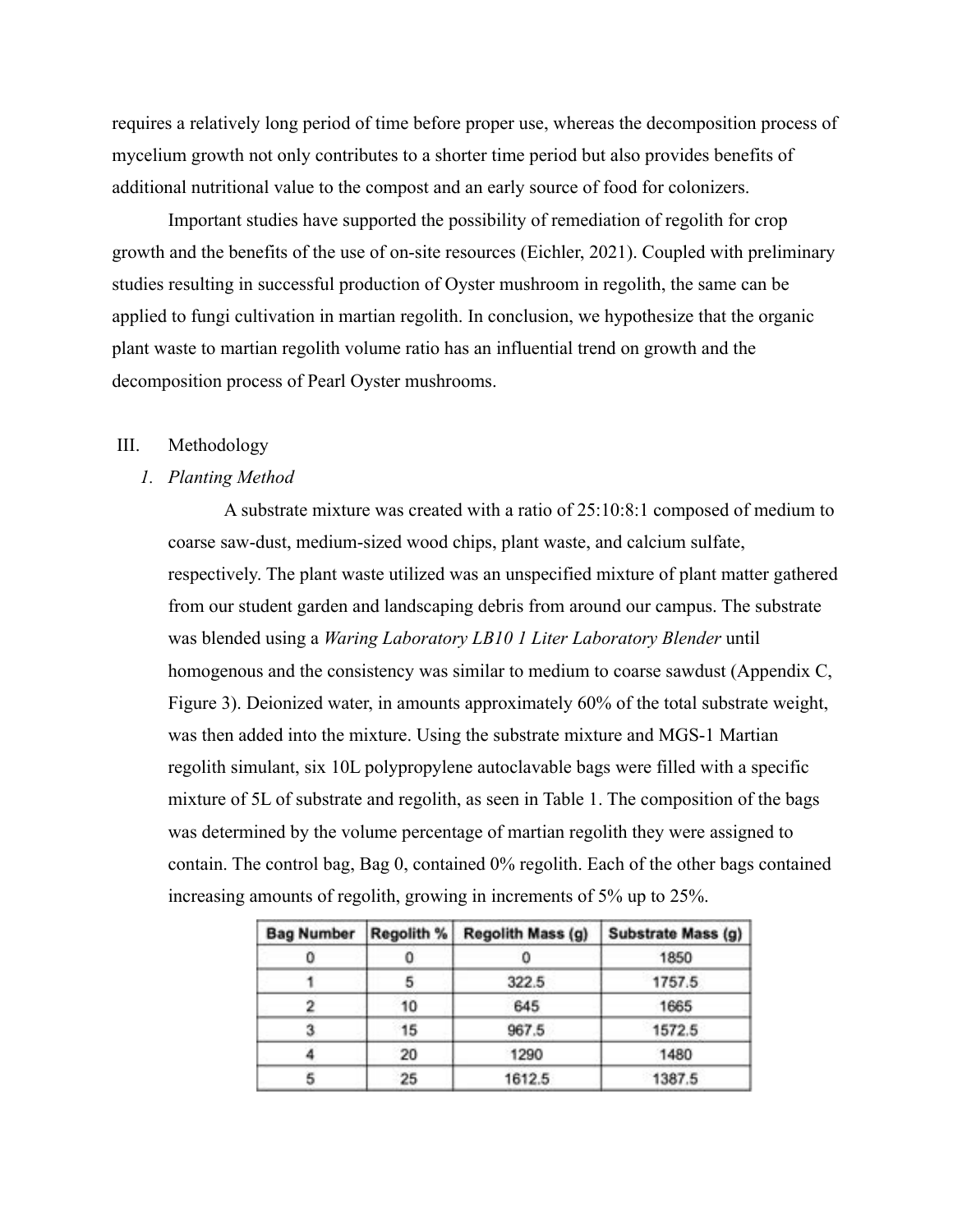*Table 1*: A summary of the regolith and substrate mixture masses used for all 6 bags used.

All 6 bags were autoclaved for 30 minutes at at least 121ºC and 15 lbs per square inch of pressure to sterilize the final substrate mixtures. Post sterilization, all 6 bags were inoculated with 85.9 g of *P. ostreatus* grain spawn once they were completely cooled. The amount of spores per bag was chosen due to limited grain spawn supply as a result of mold contamination. We experienced a large takeover of *Trichoderma* mold in our grain spawn supply which later showed up again in all of our bags.

#### *2. Growth Setup*

The six bags under study were placed in an environmental chamber (*Low Temperature Illuminated Incubator 818*). The daily high, low, and current values for both temperature and humidity of the chamber were recorded daily. During the mycelium spawn phase, the tops of each bag were folded and taped down to prevent early pinning in the extra space. For the duration of the spawn phase, the mycelium received limited contact to light. The bags were rotated counterclockwise by one spot each day to ensure equal exposure to both outside light and the humidity being generated from the bottom of the incubator. Once the mycelium reached its primordial phase, each bag was cut to be level with the top of the substrate to help encourage the fungi to fruit. A sheet of plastic wrap was then placed over each bag to trap in humidity. The substrate was misted with a spray bottle whenever it appeared dry, which usually occurred 2-3 times a day. During this phase, the lights on the inside of the door to the chamber were placed on a timer built into the incubator to be on for 6-8 hours a day. Parchment paper was placed over the lights to reduce direct exposure. At the start of this experiment we had 2 small humidifiers with fans that ran for 8 hours a day, these broke on day 35 and were then exchanged for open beakers of water set at the base of the incubator for humidity for the remainder of the competition.

#### *3. pH Measurement*

Data on the substrates' pH from each of the 6 bags was collected once a week for the duration of the project's grow period. For each bag, 5 grams of the substrate was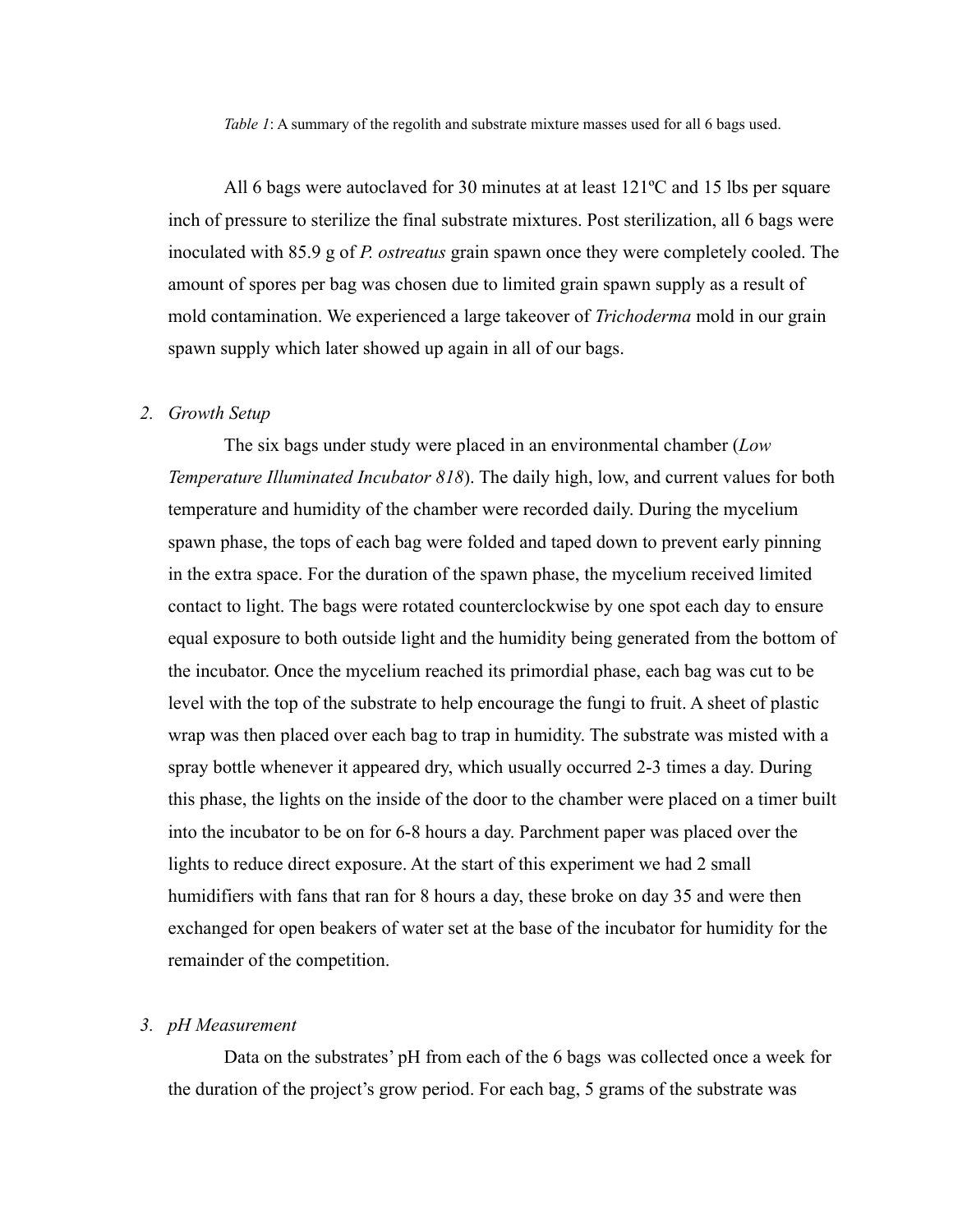extracted and ground as fine as possible via mortar and pestle. The samples were then combined with 10 mL of distilled water each in an Erlenmeyer flask and shaken simultaneously for 1 minute, set to rest for 5-minutes, and repeated again four times. After agitation, samples were left to rest for 30 minutes before taking the pH measurements using a Vernier LabQuest Data Collection Handheld and Vernier pH Sensor pH-bta. The procedure followed was provided by the challenge but with the modification that we halved the amounts due to the lightweight material of our substrate.

#### *4. Photo Recording*

Photographs of all 6 bags were taken daily throughout the grow period in order to monitor the mycelium and decomposition. These images were taken on an iPhone and stored on Google Drive. Supplemental images were taken periodically with a DSLR camera in addition to the daily data collection.

#### IV. Analysis & Results

#### *1. pH Trend*

For all pH measurements, a Vernier pH probe was used to collect the data. Over the course of the grow period, a correlation between the amount of regolith in the soil compared to the pH was found. The lower regolith concentration consistently had the lowest pH recording, and as the pH measurements went from Bag 0 to Bag 5, the pH had a steady increase.

The first week of data collection yielded more basic results in the 8.3 to the 9.3 range, but as the growth period progressed, the pH began to decrease and settle around a neutral pH of 7. The overall trend of the pH in all bags over the course of the grow period can be seen in Figure 1 in Appendix A. We are unable to determine if the pH levels were affected by the presence of contamination, the green mold, *Trichoderma.*

#### *2. Analysis of Mushroom Dimension and Mass*

A common trend could be observed in the dimensions of the fruiting bodies in the bags containing a higher regolith to organic concentration. In comparison with the Control, which produced healthy and proportioned mushrooms, the bags containing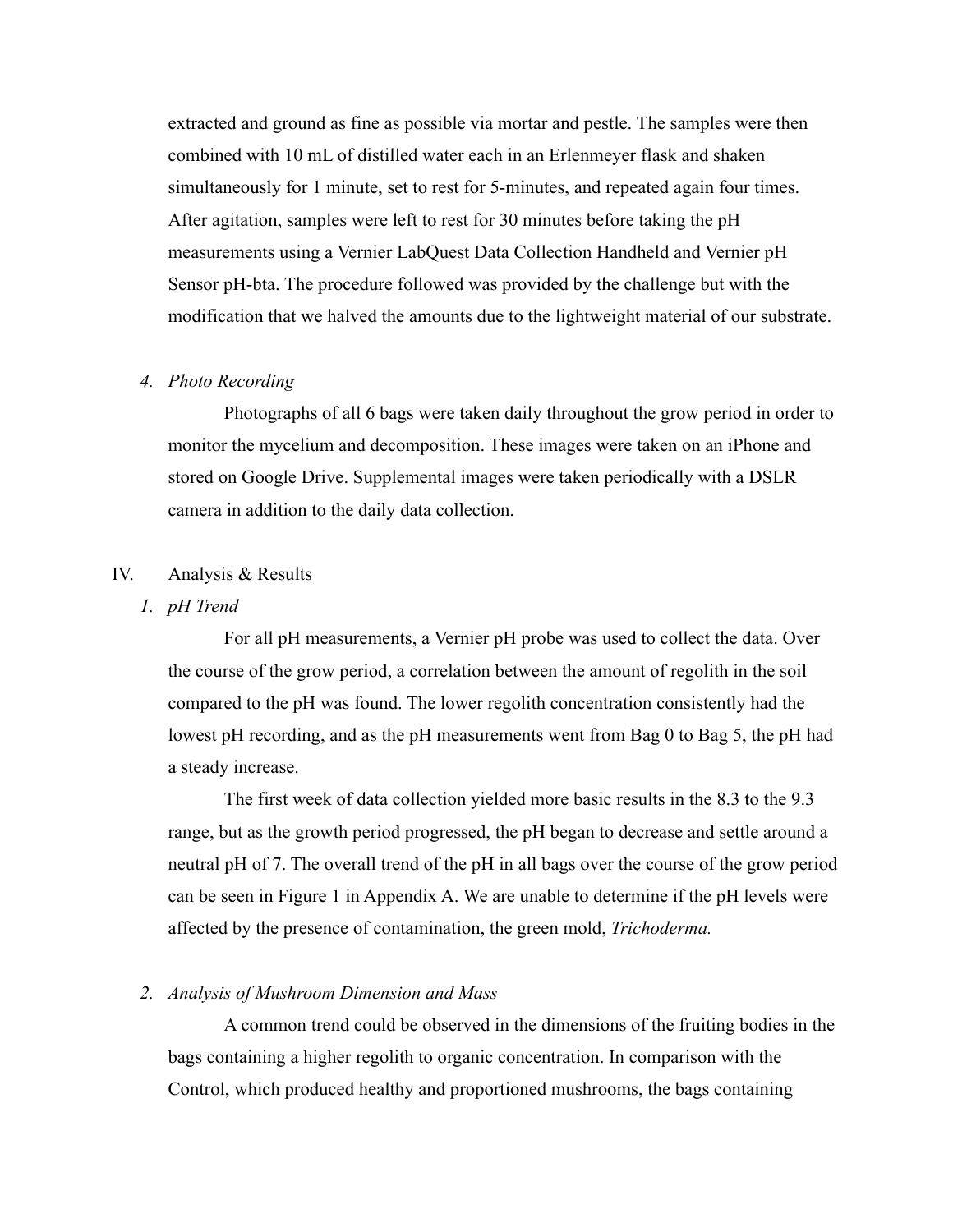regolith produced fewer fruiting bodies, with much longer stems and with smaller and deformed caps. We believe this is due to the fungi attempting to create its next generation as fast as possible due to the stress from the regolith, and thus spending more energy on getting away from the substrate and sporing rather than generating a larger biomass for its fruit.

The fungi grown in regolith showed greater signs of stress, resulting in a decrease in its ability to decompose and reliably produce viable fruit bodies. We observed mushrooms from all 6 bags creating spores, but the higher regolith concentrations weren't always able to produce fruiting bodies capable of sporing.

#### *3. Growth Rate of Fruiting Bodies*

The full growth period for Oyster mushrooms typically lasts around 30 days. In this experiment, the first mushrooms were harvested from the control, bag 2, and bag 3 on day 48. From the data collected it can be observed that when in conditions of higher regolith concentration, the fruiting bodies require more time to develop. This result was most likely due to the hostility and lack in nutrients of a regolith-substrate, however, this can also be traced back to the longer mycelium spawn phase the bags sustained at the beginning of the experiment when the mycelium was attempting to colonize the substrate mixtures. We observed that the bags containing higher regolith concentration had mushrooms that matured faster once they began growing than the mushrooms from the control. We believe this is a result of the stress the regolith causes on the fungi and the fungi attempting to complete its life cycle as fast as possible.

#### *4. MGS-1 Simulant to Organic Plant Waste Volume Ratio vs Mycelium Growth*

All of the grow bags produced fruiting bodies and a trend was seen in mycelium growth versus the descending volume amount in organic plant waste. The higher regolith concentration resulted in the mushrooms growing longer stems rather than focusing on growing large caps and generating biomass. This is most likely due to the mushrooms pushing outwards away from the regolith in attempts to give future generations of mushrooms better growing conditions. Among the bags containing regolith, bag 2, which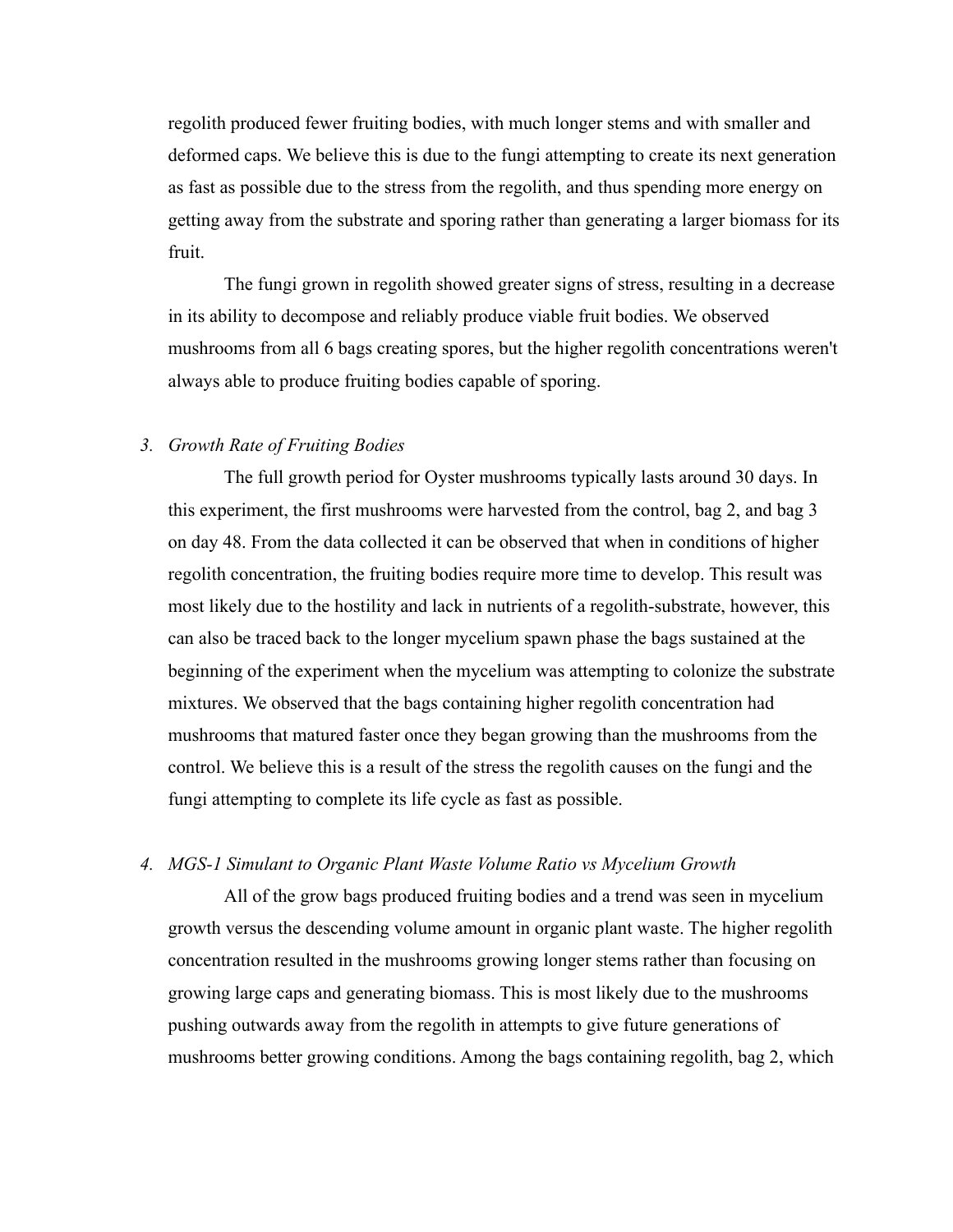contained 10 percent regolith simulant, provided the best growth. Overall, the control bag resulted in the most growth and mushroom biomass.

#### V. Discussion and Conclusion

#### *1. Feasibility of P. ostreatus Growth in Mars Regolith Simulant*

We were able to produce viable mushrooms in each of the 6 bags demonstrating that *P. ostreatus* can be grown in regolith-substrate mixtures with varying success rates. When compared to the control, the bags with a higher regolith concentration had less successful growth as well as a decrease in ability to decompose. The bags containing 5, 10, and 15 percent regolith did better than the bags containing 20 and 25 percent regolith by volume. Though the bags with an increased regolith to substrate ratio underperformed during the grow period, they still successfully provided viable offspring, further proving that *P. ostreatus* can be grown in regolith-substrate mixtures.

#### *2. pH Levels vs Mycelium Growth*

Throughout the duration of the grow period, the pH values of all 6 bags followed similar trends. It can be recognized that the bags that produced more successful yields showed slightly acidic pH readings, while the bags that struggled to produce viable offspring remained at pH closer to neutral. The bag containing the highest percentage of regolith struggled to decompose, remaining at a neutral or just below neutral pH after week 3. During week 3 of the competition, as the mycelium decomposition started to increase, the acidity of the pH started to decrease for all 6 bags. This trend was seen until the 6 week mark where the acidity of the bags started to increase again as the fungi began creating mushrooms, with the exception of bag 5 as mentioned. Based on our recorded pH measurements and growth data, it appears that the bags remain at a 6-7 pH range during the decomposition phase, which then raises to a 6.5-7.5 range when producing mushrooms. We are unable to determine if the pH levels were affected by the presence of contamination from green mold.

#### *3. Obstacles and Errors*

There were a number of obstacles that took place over the course of the challenge. At the start, we had to finely grind up the materials for our substrate as we were unable to obtain any pre ground varieties. We spent numerous hours ripping material up by hand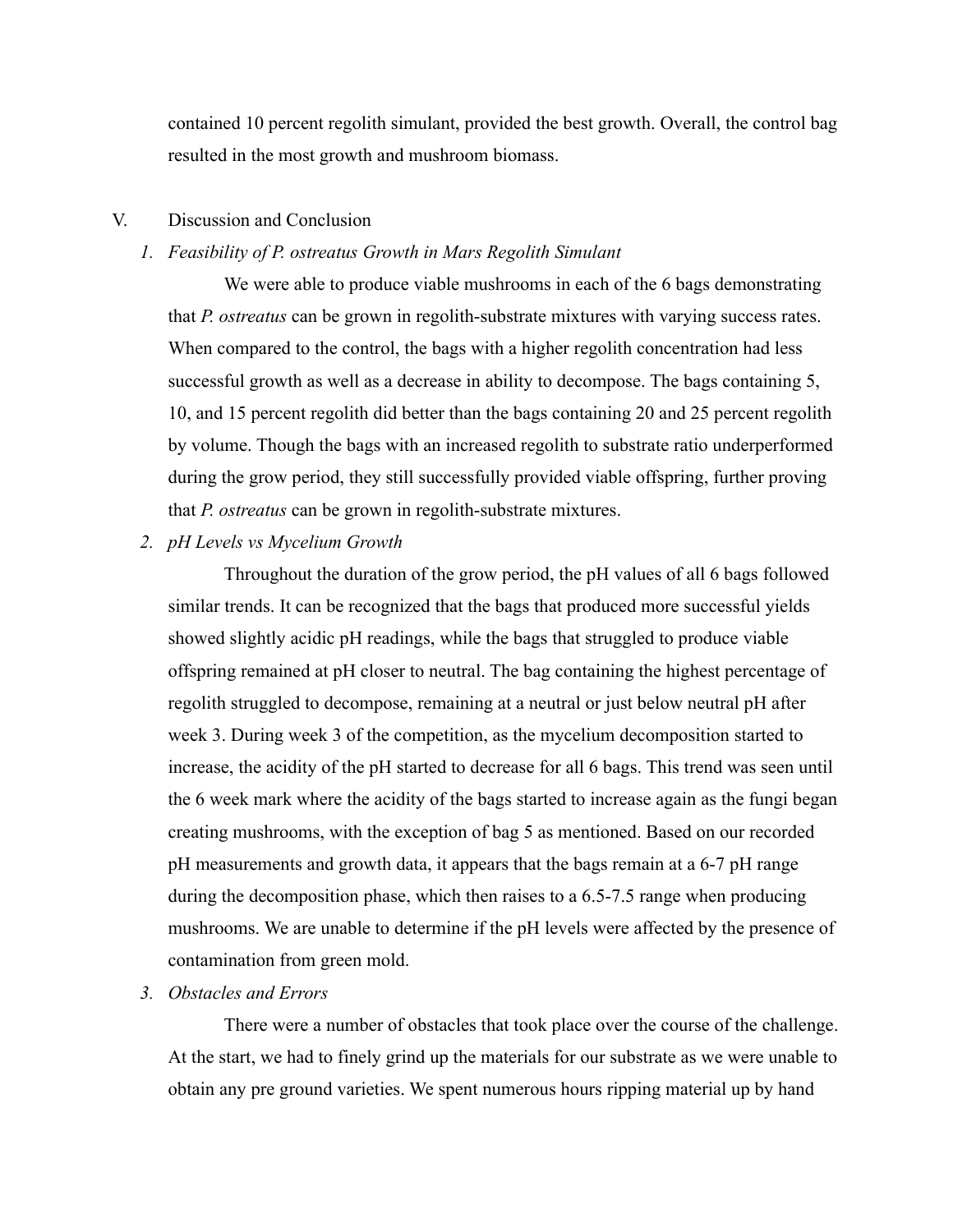and using blenders to get the consistency desired. Additionally, we discovered that some of our grain spawn was contaminated with mold, specifically *Trichoderma*, which is very commonly found with oyster mushrooms. This mold was then found in the bags but was outcompeted by the mushrooms with the exception of the control bag and bag 4 which both had significant mold at the end of the grow period. Later in the competition, the humidifiers were no longer functional, therefore we adapted to using open beakers of water to provide humidity. When we reached the second phase, the lights within the incubator were turned on and covered with large sheets of parchment paper to reduce the direct light the bags were exposed to. The incubator itself was programmed to automatically turn the lights on and off at set times, however that system was not working properly and the lights had to be manually turned on and off each day. Lastly, samples were taken weekly from the bags in order to perform the pH measurements, which could have potentially disturbed the growth of the mushrooms, despite best efforts not to. The pH probe that was used was found to not be accurate; it was off by an average of +1.1 over the course of the challenge and the data was corrected accordingly.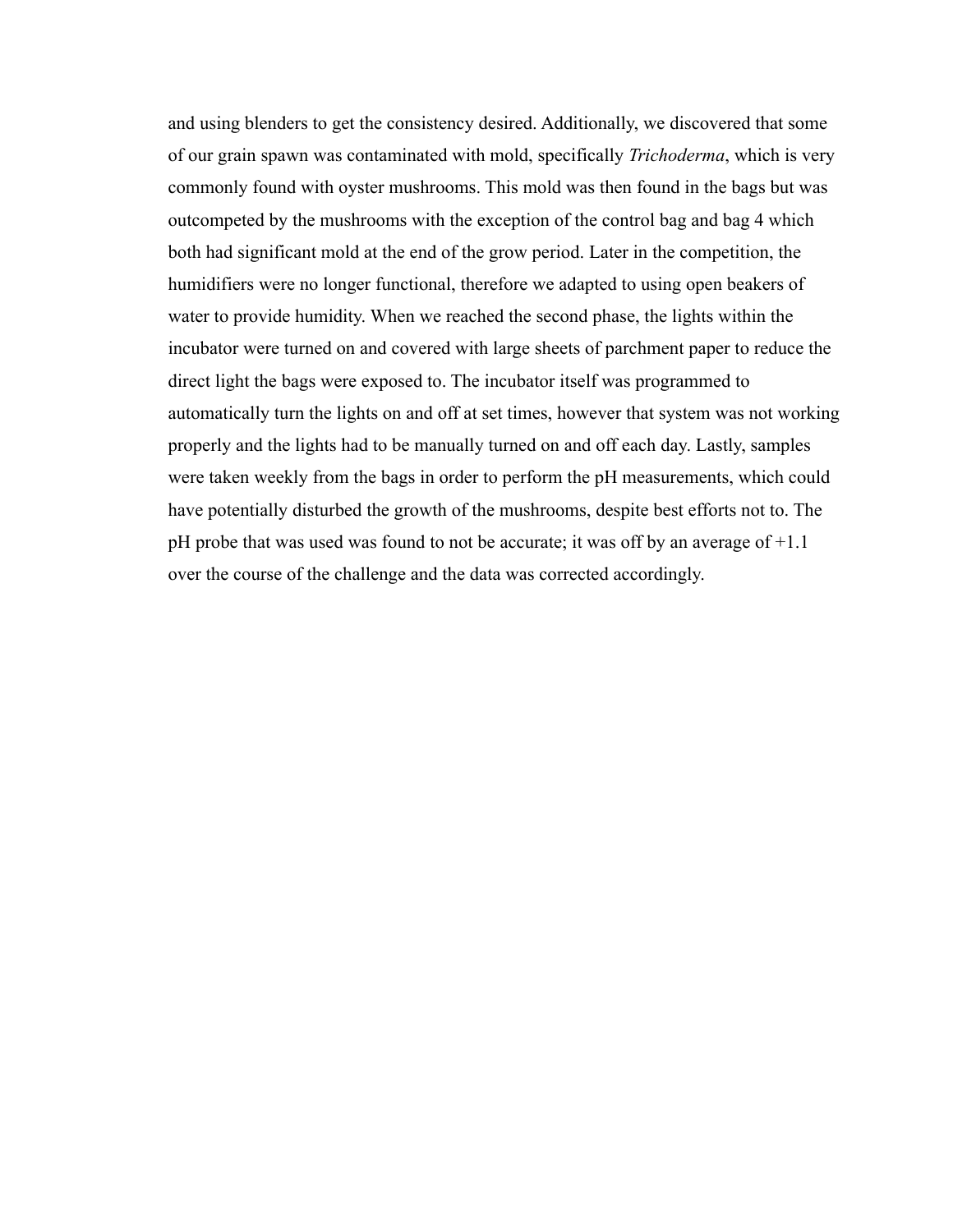- Cikarge, G. P., & Arifin, F. (2018). Oyster Mushrooms Humidity Control Based On Fuzzy Logic By Using Arduino ATMega238 Microcontroller. *Journal of Physics: Conference Series*. <https://doi.org/10.1088/1742-6596/1140/1/012002>
- Eichler, A., Hadland, N., Pickett, D., Masaitis, D., Handy, D., Perez, A., Batcheldor, D., Wheeler, B., & Palmer, A. (2021). Challenging the agricultural viability of martian regolith simulants. *Icarus*, *354*, 114022. <https://doi.org/10.1016/j.icarus.2020.114022>
- Hoa, H. T., & Wang, C. L. (2015). The Effects of Temperature and Nutritional Conditions on Mycelium Growth of Two Oyster Mushrooms (Pleurotus ostreatus and Pleurotus cystidiosus). Mycobiology, 43(1), 14–23.
- Memorial Sloan Kettering Cancer Center. (2020). *Oyster Mushroom.* <https://www.mskcc.org/cancer-care/integrative-medicine/herbs/oyster-mushroom>
- Op De Beeck, M., Troein, C., Siregar, S., Gentile, L., Abbondanza, G., Peterson, C., Persson, P., & Tunlid, A. (2021). Regulation of fungal decomposition at single-cell level. <https://doi.org/10.5194/egusphere-egu21-8198>
	- Shah, Z. A., Ashraf, M., & Ishtiaq, M. (2004). Comparative study on cultivation and yield performance of Oyster Mushroom (pleurotus ostreatus) on different substrates (wheat straw, leaves, saw dust). *Pakistan Journal of Nutrition*, *3*(3), 158–160. <https://doi.org/10.3923/pjn.2004.158.160>
	- Stamets, P. (2000). *Growing gourmet and medicinal mushrooms* (3rd ed.). Ten Speed Press.
	- Tesfaw, A., Tadesse, A., & Kiros, G. (1970). Optimization of oyster (Pleurotus ostreatus) mushroom cultivation using locally available substrates and materials in Debre Berhan, Ethiopia. Journal of Applied Biology and Biotechnology, 3(1), 015-020.
	- Wamelink, G., Frissel, J., Krijnen, W. & Verwoert, M. (2019). Crop growth and viability of seeds on Mars and Moon soil simulants. Open Agriculture, 4(1), 509-516. <https://doi.org/10.1515/opag-2019-0051>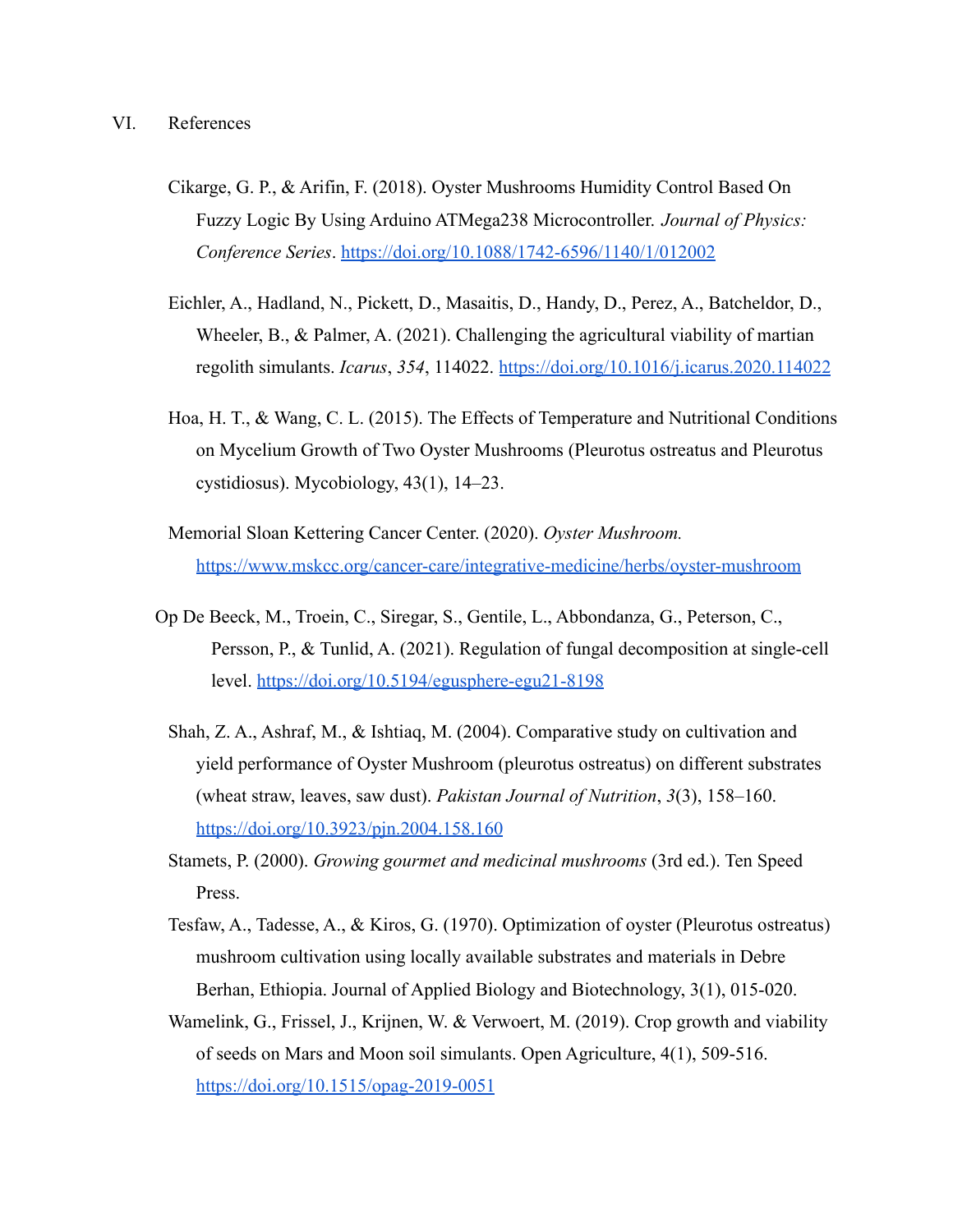### VII. Appendix A: Data Tables and Graphs



*Figure 1:* Change in pH for Each Bag Throughout Grow Period

*Figure 2:* Daily Incubator Humidity Data Throughout Grow Period



Humidity vs. Day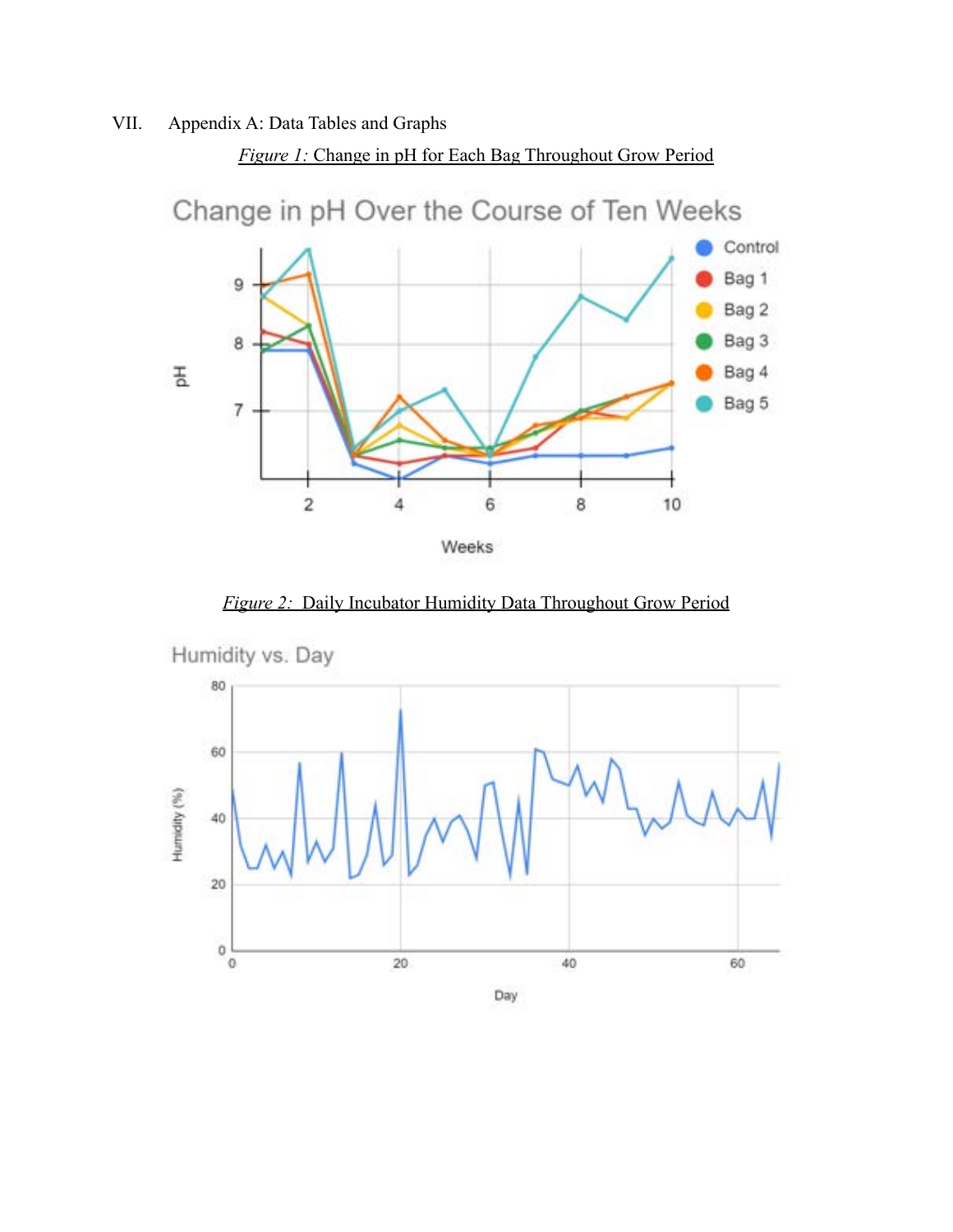

*Figure 3:* Analysis of Mushroom Dimensions and Mass Compared Across Different Volume Percentages of MRS to Organic Material

*Table 1:* Elements Present in Substrate Throughout Grow Period As Found Using EDAX Techniques Control Bag 100% Organic Material(OM) Substrate

| Beginning (February 12th) |                  |                 |                  | Middle (March 8th) |                |                         |                | End (April 11) |                |                         |                |
|---------------------------|------------------|-----------------|------------------|--------------------|----------------|-------------------------|----------------|----------------|----------------|-------------------------|----------------|
| Element                   | Weight<br>$\%$   | Atomic<br>$\%$  | Error $\%$       | Element            | Weight<br>$\%$ | Atomic<br>$\frac{0}{0}$ | Error $%$      | Element        | Weight<br>$\%$ | Atomic<br>$\frac{0}{0}$ | Error $\%$     |
| $\overline{O}$            | 26.59            | 23.34           | 10.28            | $\Omega$           | 40.12          | 36.01                   | 10.28          | $\Omega$       | 72.88          | 90.04                   | 9.71           |
| Ne                        | 0.12             | 0.09            | 14.8             | Ne                 | 0.59           | 0.42                    | 11.88          | Ne             | 0              | $\theta$                | $\overline{0}$ |
| Na                        | $\overline{0}$   | $\overline{0}$  | $\mathbf{0}$     | Na                 | 0.45           | 0.28                    | 10.33          | Na             | $\overline{0}$ | $\theta$                | $\overline{0}$ |
| Mg                        | $\overline{0}$   | 10              | $\mathbf{0}$     | Mg                 | 0.29           | 0.17                    | 8.45           | Mg             | 1.19           | 0.96                    | 9.19           |
| A <sub>1</sub>            | $\boldsymbol{0}$ | $\vert 0 \vert$ | $\boldsymbol{0}$ | Al                 | 0.17           | 0.09                    | 7.51           | Al             | 0.4            | 0.29                    | 9.23           |
| Si                        | $\overline{0}$   | 10              | $\mathbf{0}$     | Si                 | 0.29           | 0.15                    | 5.59           | Si             | 1.46           | 1.03                    | 6.33           |
| K                         | $\boldsymbol{0}$ | $\vert 0 \vert$ | $\boldsymbol{0}$ | K                  | 0.28           | 0.1                     | 5.41           | K              | 1.07           | 0.54                    | 5.38           |
| Ca                        | 5.4              | 1.89            | 2.35             | Ca                 | 2.71           | 0.97                    | 2.2            | Ca             | 8.21           | 4.05                    | 2.9            |
| Nb                        | 2.06             | 0.31            | 3.48             | Nb                 | 10             | $\overline{0}$          | $\overline{0}$ | Nb             | 10             | $\theta$                | $\overline{0}$ |
| Cu                        | $\overline{0}$   | 10              | $\overline{0}$   | Cu                 | 10             | $\overline{0}$          | $\overline{0}$ | Cu             | 0.29           | 0.09                    | 18.11          |
| Mo                        | 2.57             | 0.38            | 3.25             | Mo                 | 3.91           | 0.58                    | 2.95           | Mo             | 14.51          | 2.99                    | 3.65           |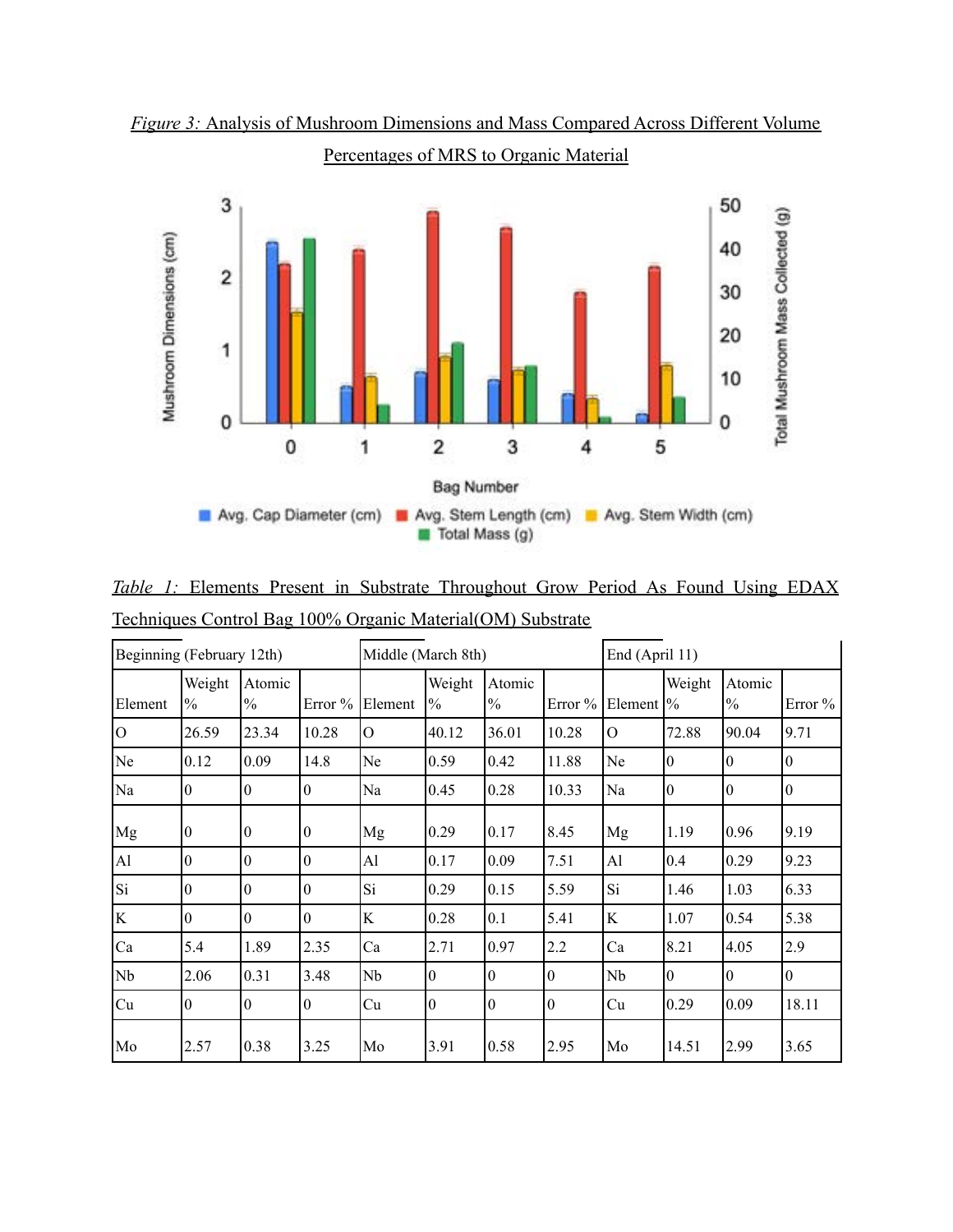| Beginning (February 12th) |                |                         |                | Middle (March 8th) | End (April 11) |                         |                |                       |        |                         |         |
|---------------------------|----------------|-------------------------|----------------|--------------------|----------------|-------------------------|----------------|-----------------------|--------|-------------------------|---------|
| Element                   | Weight<br>$\%$ | Atomic<br>$\frac{0}{0}$ | Error %        | Element            | Weight<br>$\%$ | Atomic<br>$\frac{0}{0}$ | Error %        | Element $\frac{9}{6}$ | Weight | Atomic<br>$\frac{0}{0}$ | Error % |
| $\overline{O}$            | 29.41          | 27.94                   | 10.18          | $\Omega$           | 22.97          | 19.09                   | 10.55          | $\Omega$              | 52.15  | 73.13                   | 9.9     |
| Na                        | 10             | $\theta$                | $\overline{0}$ | Na                 | 0              | $\theta$                | $\theta$       | Na                    | 1.13   | 1.1                     | 10.82   |
| Mg                        | 0.56           | 0.35                    | 7.42           | Mg                 | 0.52           | 0.29                    | 7.06           | Mg                    | 3.59   | 3.31                    | 8.09    |
| Al                        | 0.34           | 0.19                    | 7.04           | Al                 | 0.22           | 0.11                    | 6.23           | Al                    | 3.79   | 3.15                    | 7.06    |
| Si                        | 3.3            | 1.79                    | 4.02           | Si                 | 0.57           | 0.27                    | 4.38           | Si                    | 9.1    | 7.27                    | 5.83    |
| K                         | 0.47           | 0.18                    | 9.46           | K                  | 0.23           | 0.08                    | 4.12           | K                     | 1.2    | 0.69                    | 4.86    |
| Ca                        | 3.55           | 1.35                    | 3.08           | Ca                 | 0.75           | 0.25                    | 2.48           | Ca                    | 10.02  | 5.61                    | 2.98    |
| Fe                        | 3.6            | 0.98                    | 4.42           | Fe                 | 0.67           | 0.16                    | 3.58           | Fe                    | 7.63   | 3.07                    | 2.58    |
| Nb                        | 3.69           | 0.6                     | 4.46           | Nb                 | 2.24           | 0.32                    | 3.16           | Nb                    | 10     | $\overline{0}$          | 10      |
| Mo                        | 2.81           | 0.45                    | 4.28           | Mo                 | 0              | 0                       | $\overline{0}$ | Mo                    | 11.38  | 2.66                    | 4.42    |

*Table 2:* Elements Present in Substrate Throughout Grow Period As Found Using EDAX Techniques Bag 1 95% OM/5% MSG-1 Substrate Mixture

*Table 3:* Elements Present in Substrate Throughout Grow Period As Found Using EDAX

Techniques Bag 2 90% OM/10% MSG-1 Substrate Mixture

| Beginning (February 12th) |                         |                         |                 | Middle (March 8th) |                         | End (April 11)          |                 |                |                         |                         |            |
|---------------------------|-------------------------|-------------------------|-----------------|--------------------|-------------------------|-------------------------|-----------------|----------------|-------------------------|-------------------------|------------|
| Element                   | Weight<br>$\frac{0}{0}$ | Atomic<br>$\frac{0}{0}$ | Error $\%$ t    | Elemen             | Weight<br>$\frac{0}{0}$ | Atomic<br>$\frac{0}{0}$ | Error %         | Element        | Weight<br>$\frac{0}{0}$ | Atomic<br>$\frac{0}{0}$ | Error $\%$ |
| $\overline{O}$            | 35.78                   | 42.45                   | 8.37            | $\overline{O}$     | 30.88                   | 26.35                   | 10.37           | $\overline{O}$ | 56.77                   | 75.49                   | 9.54       |
| Na                        | $\vert 0 \vert$         | $\theta$                | $\overline{0}$  | Na                 | 0.45                    | 0.27                    | 9.81            | Na             | 1.91                    | 1.76                    | 10.06      |
| Mg                        | 14.71                   | 11.49                   | 4.72            | Mg                 | 0.82                    | 0.46                    | 7.24            | Mg             | 4.65                    | 4.07                    | 7.92       |
| A                         | 0.81                    | 0.57                    | 6.88            | Al                 | 1.38                    | 0.7                     | 5.61            | Al             | 5.23                    | 4.12                    | 6.86       |
| Si                        | 11                      | 7.43                    | 4.07            | Si                 | 1.7                     | 0.82                    | 4.48            | Si             | 9.31                    | 7.05                    | 5.87       |
| K                         | $\vert 0 \vert$         | $\theta$                | $\overline{0}$  | K                  | 0.13                    | 0.05                    | 8.53            | K              | 0.97                    | 0.53                    | 5.15       |
| Ca                        | 0                       | $\overline{0}$          | $\vert$ 0       | Ca                 | 0.83                    | 0.28                    | 2.62            | Ca             | 4.65                    | 2.47                    | 3.15       |
| Fe                        | 2.17                    | 0.74                    | 9.95            | Fe                 | 1.64                    | 0.4                     | 2.8             | Fe             | 5.71                    | 2.17                    | 2.52       |
| Nb                        | 13.69                   | 2.8                     | $\overline{4}$  | Nb                 | 10                      | $\overline{0}$          | 10              | Nb             | $\overline{0}$          | $\vert$ 0               | $\theta$   |
| Co                        | $\vert 0 \vert$         | $\overline{0}$          | $\overline{0}$  | Co                 | $\overline{0}$          | $\overline{0}$          | $\overline{0}$  | Co             | 0.2                     | 0.07                    | 23.89      |
| Mo                        | 10                      | $\theta$                | $\overline{0}$  | Mo                 | 10                      | 10                      | 10              | Mo             | 9.65                    | 2.14                    | 4.5        |
| Ba                        | $\vert 0 \vert$         | $\boldsymbol{0}$        | $\overline{0}$  | Ba                 | $\vert 0 \vert$         | $\overline{0}$          | $\overline{0}$  | Ba             | 0.33                    | 0.05                    | 31.01      |
| W                         | $\vert 0 \vert$         | $\boldsymbol{0}$        | $\vert 0 \vert$ | W                  | $\overline{0}$          | $\overline{0}$          | $\vert 0 \vert$ | W              | 0.43                    | 0.05                    | 6.97       |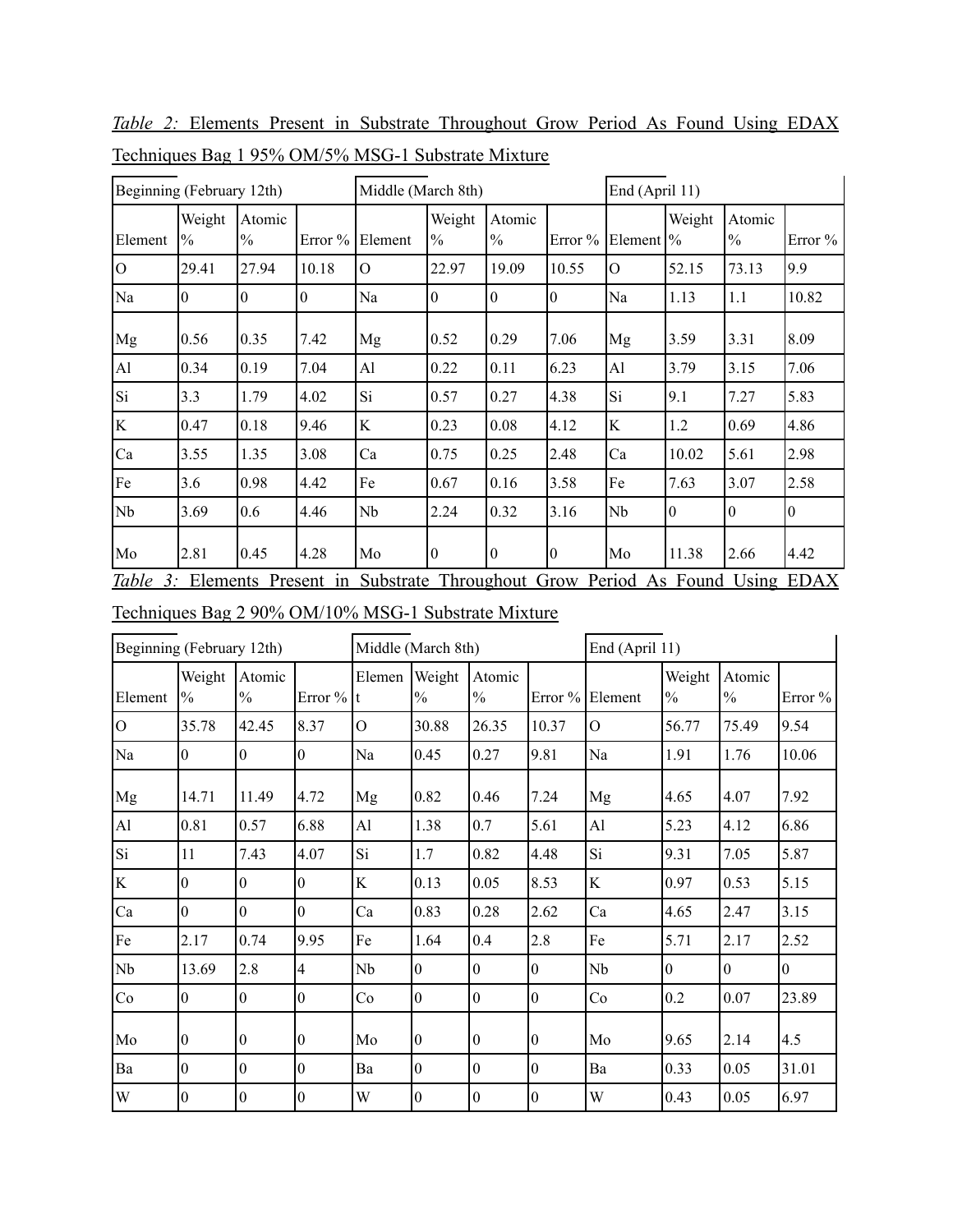|          |                         | Beginning (February 12th) |                  | Middle (March 8th) |                         |                         |            |               |                         | End (April 11)          |                  |
|----------|-------------------------|---------------------------|------------------|--------------------|-------------------------|-------------------------|------------|---------------|-------------------------|-------------------------|------------------|
| Element  | Weight<br>$\frac{0}{0}$ | Atomic<br>$\frac{0}{0}$   | Error %          | Element            | Weight<br>$\frac{0}{0}$ | Atomic<br>$\frac{0}{0}$ | Error $\%$ | Element       | Weight<br>$\frac{0}{0}$ | Atomic<br>$\frac{0}{0}$ | Error $\%$       |
| $\Omega$ | 40.16                   | 47.26                     | 8.66             | $\Omega$           | 42.67                   | 39.31                   | 10.24      | $\mathcal{O}$ | 54.21                   | 75.14                   | 9.57             |
| Na       | 0.92                    | 0.76                      | 7.99             | Na                 | 0.43                    | 0.27                    | 12.33      | Na            | $\mathbf{0}$            | $\mathbf{0}$            | $\boldsymbol{0}$ |
| Mg       | $\mathbf{0}$            | $\mathbf{0}$              | $\boldsymbol{0}$ | Mg                 | 2.06                    | 1.25                    | 7.58       | Mg            | 5.11                    | 4.66                    | 8.11             |
| Al       | 8.24                    | 5.75                      | 4.16             | Al                 | 0.89                    | 0.49                    | 6.76       | Al            | 2.45                    | 2.01                    | 7.31             |
| Si       | 10.33                   | 6.92                      | 3.91             | Si                 | 2.36                    | 1.24                    | 5          | Si            | 9.98                    | 7.88                    | 5.86             |
| S        | $\mathbf{0}$            | $\boldsymbol{0}$          | $\mathbf{0}$     | S                  | $\theta$                | $\theta$                | 99.99      | ${\bf S}$     | $\mathbf{0}$            | $\boldsymbol{0}$        | $\boldsymbol{0}$ |
| K        | $\boldsymbol{0}$        | $\mathbf{0}$              | $\boldsymbol{0}$ | K                  | 0.19                    | 0.07                    | 11.14      | K             | 0.84                    | 0.48                    | 5.41             |
| Ca       | 5.57                    | 2.62                      | 4.5              | Ca                 | 0.78                    | 0.29                    | 3.9        | Ca            | 4.74                    | 2.62                    | 3.17             |
| Fe       | $\theta$                | $\theta$                  | $\mathbf{0}$     | Fe                 | 1.32                    | 0.35                    | 4.39       | Fe            | 11.2                    | 4.45                    | 2.36             |
| Co       | $\boldsymbol{0}$        | $\mathbf{0}$              | $\boldsymbol{0}$ | Co                 | 0.02                    | 0.01                    | 64.76      | Co            | 0.43                    | 0.16                    | 9.32             |
| Cu       | $\boldsymbol{0}$        | $\mathbf{0}$              | $\boldsymbol{0}$ | Cu                 | 0.08                    | 0.02                    | 60.81      | Cu            | 0.57                    | 0.2                     | 13.93            |
| Nb       | 13.06                   | 2.65                      | 4.16             | Nb                 | 2.62                    | 0.42                    | 4.67       | Nb            | $\boldsymbol{0}$        | $\boldsymbol{0}$        | $\boldsymbol{0}$ |
| Mo       | $\boldsymbol{0}$        | $\mathbf{0}$              | $\boldsymbol{0}$ | Mo                 | 0.4                     | 0.06                    | 11.39      | Mo            | 10.31                   | 2.38                    | 4.55             |

*Table 4:* Elements Present in Substrate Throughout Grow Period As Found Using EDAX Techniques Bag 3 85% OM/15% MSG-1 Substrate Mixture

|  |  | <i>Table 5:</i> Elements Present in Substrate Throughout Grow Period As Found Using EDAX |  |  |  |
|--|--|------------------------------------------------------------------------------------------|--|--|--|
|  |  | Techniques Bag 4 80% OM/20% MSG-1 Substrate Mixture                                      |  |  |  |

|          | Beginning (February 12th) |               |                  | Middle (March 8th) |        |               |           |          |          | End (April 11)   |                  |
|----------|---------------------------|---------------|------------------|--------------------|--------|---------------|-----------|----------|----------|------------------|------------------|
|          | Weight                    | Atomic        |                  |                    | Weight | Atomic        |           |          | Weigh    | Atomic           |                  |
| Element  | $\%$                      | $\frac{0}{0}$ | Error $\%$       | Element            | $\%$   | $\frac{0}{0}$ | Error $%$ | Element  | $t\%$    | $\frac{0}{0}$    | Error $\%$       |
| $\Omega$ | 19.47                     | 18.95         | 9.5              | $\Omega$           | 43.52  | 46.5          | 9.94      | $\Omega$ | 44.83    | 65.73            | 9.67             |
| Na       | $\theta$                  | $\theta$      | $\Omega$         | Na                 | 1.13   | 0.84          | 9.74      | Na       | 0.75     | 0.77             | 11.34            |
| Mg       | 1.09                      | 0.7           | 5.1              | Mg                 | 2.57   | 1.8           | 7.52      | Mg       | 3.57     | 3.45             | 8.09             |
| Al       | $\theta$                  | $\theta$      | $\boldsymbol{0}$ | Al                 | 4.91   | 3.11          | 6.2       | AI       | 10.02    | 8.72             | 6.82             |
| Si       | 2.33                      | 1.29          | 3.73             | Si                 | 11.24  | 6.84          | 5.22      | Si       | 11.68    | 9.75             | 6.17             |
| K        | $\theta$                  | $\theta$      | $\theta$         | K                  | 0.61   | 0.27          | 4.94      | K        | 1        | 0.6              | 5.21             |
| Ca       | $\theta$                  | $\theta$      | $\theta$         | Ca                 | 4.31   | 1.84          | 2.52      | Ca       | 4.74     | 2.77             | 3.24             |
| Ti       | $\theta$                  | $\theta$      | $\theta$         | Ti                 | 0.43   | 0.15          | 5.05      | Ti       | $\theta$ | $\boldsymbol{0}$ | $\boldsymbol{0}$ |
| Fe       | 0.81                      | 0.23          | 12.01            | Fe                 | 5.28   | 1.62          | 2.37      | Fe       | 12.56    | 5.28             | 2.33             |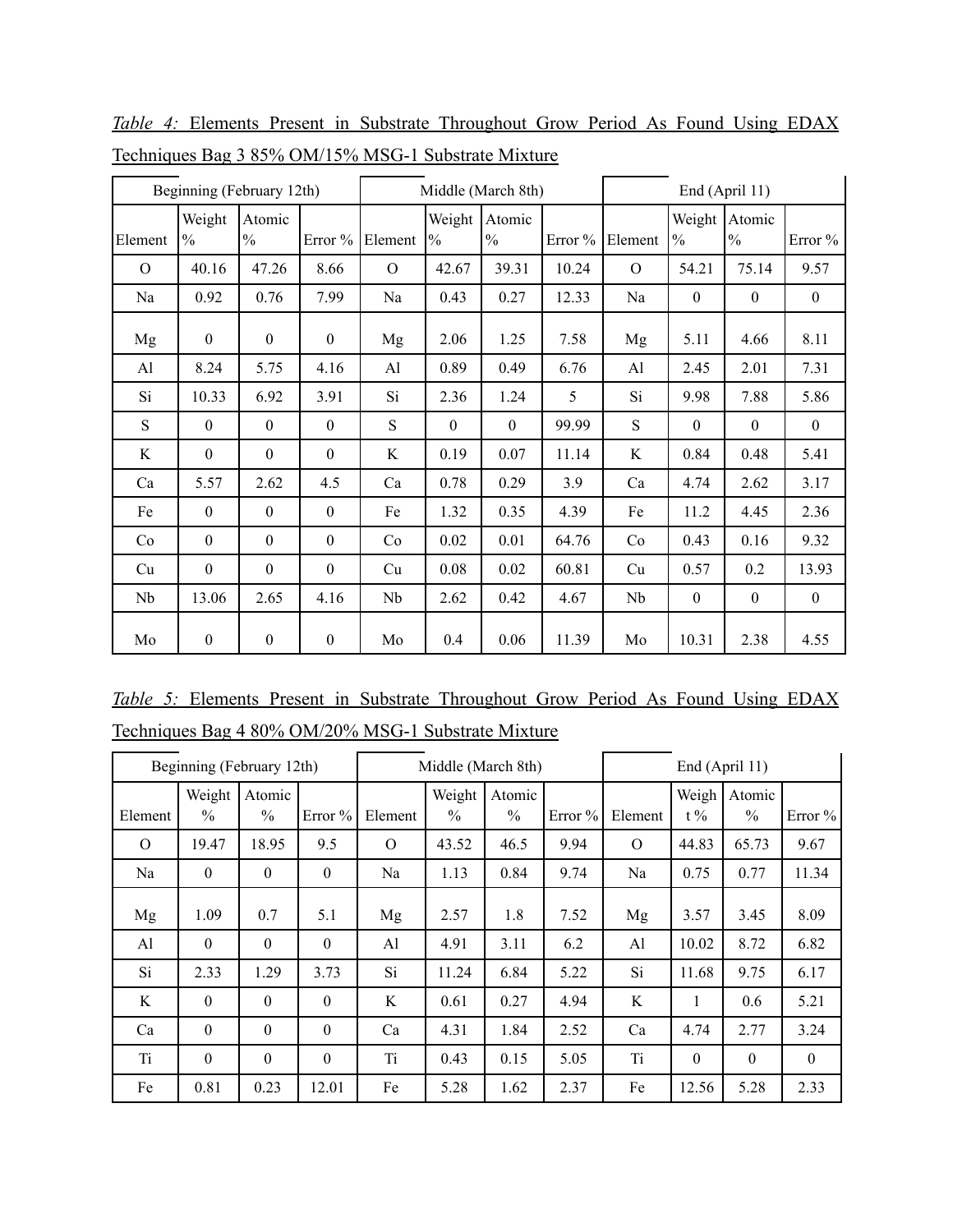| Co |       |          |      | Co |   |  | Co | 0    |          |     |
|----|-------|----------|------|----|---|--|----|------|----------|-----|
| Cu |       |          | 0    | Cu |   |  | Cu | 0    |          |     |
| Nb | 17.83 | 2.99     | 3.11 | Nb | 0 |  | Nb | 8.22 | 2.08     | 5.5 |
| Mo |       | $\theta$ | 0    | Mo |   |  | Mo | 0    | $\theta$ |     |

|  |  | <i>Table 6:</i> Elements Present in Substrate Throughout Grow Period As Found Using EDAX |  |  |  |
|--|--|------------------------------------------------------------------------------------------|--|--|--|
|  |  | Techniques Bag 5 75% OM/25% MSG-1 Substrate Mixture                                      |  |  |  |

|              | Beginning (February 12th) |                  |                  | Middle (March 8th) |                  |                  |                  |              | End (April 11)   |                  |                  |  |
|--------------|---------------------------|------------------|------------------|--------------------|------------------|------------------|------------------|--------------|------------------|------------------|------------------|--|
|              | Weight                    | Atomic           |                  |                    | Weight           | Atomic           |                  |              | Weight           | Atomic           | Error            |  |
| Element      | $\frac{0}{0}$             | $\frac{0}{0}$    | Error %          | Element            | $\frac{0}{0}$    | $\frac{0}{0}$    | Error %          | Element      | $\frac{0}{0}$    | $\frac{0}{0}$    | $\frac{0}{0}$    |  |
| $\mathbf{O}$ | 53.98                     | 54.44            | 7.74             | $\Omega$           | 34.08            | 31.15            | 10.25            | $\mathbf{O}$ | 53.36            | 73.18            | 9.54             |  |
| Mg           | $\mathbf{0}$              | $\boldsymbol{0}$ | $\boldsymbol{0}$ | Mg                 | 1.06             | 0.64             | 7.27             | Mg           | 6.1              | 5.51             | 7.82             |  |
| Al           | 5.72                      | 3.42             | 5.01             | Al                 | 0.7              | 0.38             | 6.07             | Al           | 3.95             | 3.21             | 6.95             |  |
| Si           | 15.61                     | 8.97             | 4.03             | Si                 | 3.58             | 1.86             | 4.56             | Si           | 12               | 9.37             | 5.8              |  |
| Cl           | $\mathbf{0}$              | $\mathbf{0}$     | $\mathbf{0}$     | Cl                 | $\boldsymbol{0}$ | $\boldsymbol{0}$ | $\boldsymbol{0}$ | Cl           | 0.22             | 0.13             | 9.91             |  |
| K            | $\boldsymbol{0}$          | $\theta$         | $\mathbf{0}$     | K                  | 0.08             | 0.03             | 12.34            | K            | 0.91             | 0.51             | 4.97             |  |
| Ca           | $\boldsymbol{0}$          | $\mathbf{0}$     | $\mathbf{0}$     | Ca                 | 1.48             | 0.54             | 2.46             | Ca           | 3.97             | 2.18             | 3.2              |  |
| Fe           | $\boldsymbol{0}$          | $\boldsymbol{0}$ | $\boldsymbol{0}$ | Fe                 | 3.76             | 0.99             | 2.3              | Fe           | 8.86             | 3.48             | 2.39             |  |
| Co           | $\boldsymbol{0}$          | $\boldsymbol{0}$ | $\boldsymbol{0}$ | Co                 | $\boldsymbol{0}$ | $\boldsymbol{0}$ | $\boldsymbol{0}$ | Co           | 0.25             | 0.09             | 13.45            |  |
| Nb           | $\mathbf{0}$              | $\mathbf{0}$     | $\mathbf{0}$     | Nb                 | 2.61             | 0.41             | 3.9              | Nb           | 8.02             | 1.89             | 5.13             |  |
| Tc           | $\boldsymbol{0}$          | $\boldsymbol{0}$ | $\boldsymbol{0}$ | Tc                 | 0.1              | 0.01             | 18.84            | Tc           | $\boldsymbol{0}$ | $\boldsymbol{0}$ | $\boldsymbol{0}$ |  |
| Mo           | $\boldsymbol{0}$          | $\boldsymbol{0}$ | $\boldsymbol{0}$ | Mo                 | $\boldsymbol{0}$ | $\boldsymbol{0}$ | $\boldsymbol{0}$ | Mo           | 1.54             | 0.35             | 6.67             |  |

*Table 7:* Total Water Used

| Total Amount of Water Used (L)<br>4.011 |
|-----------------------------------------|
|-----------------------------------------|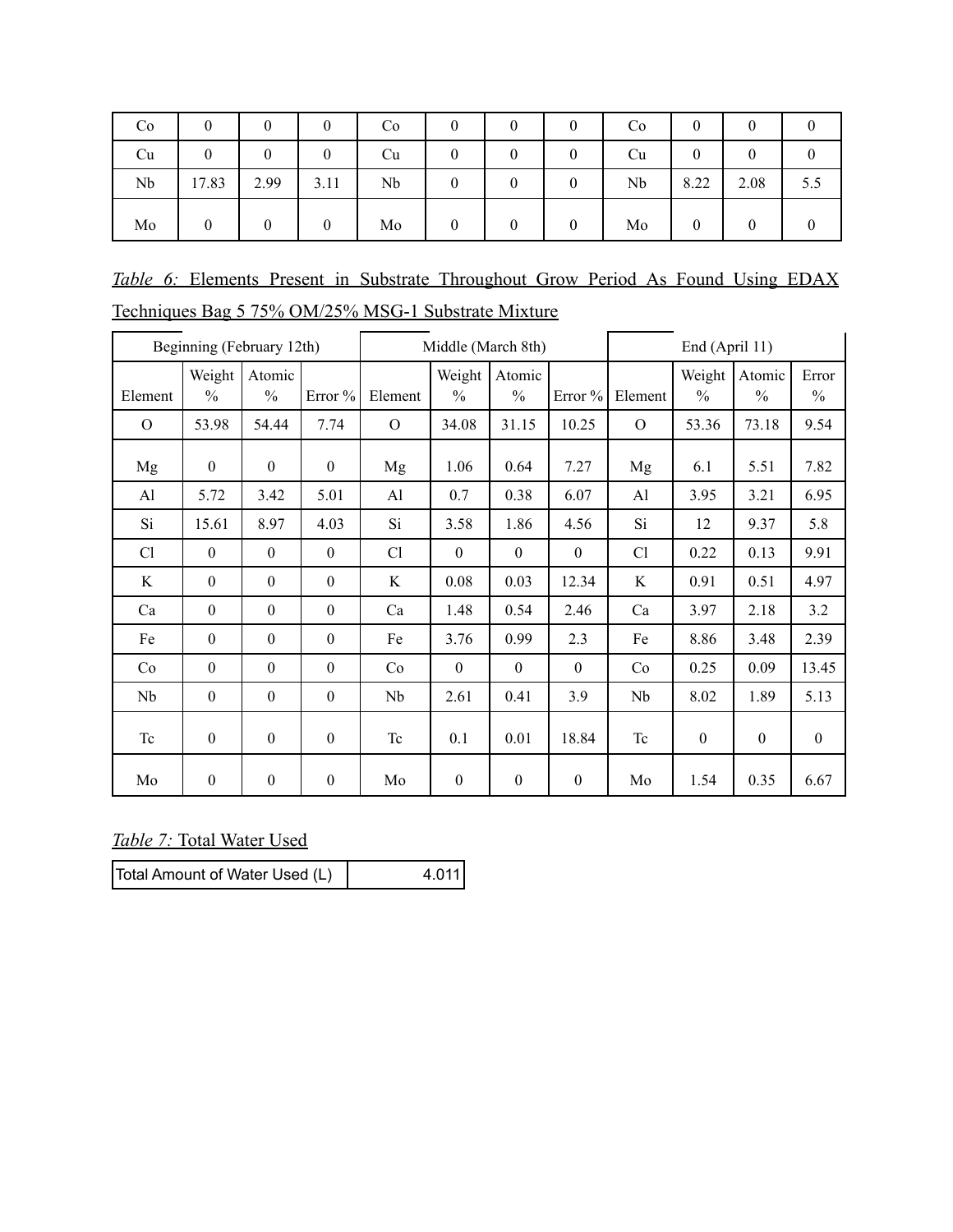## VIII. Appendix B: Visual Data

*Image 1a:* Control Bag 100% Organic Material(OM) Substrate Initial Image



*Image 1b:* Control Bag 100% Organic Material(OM) Substrate Midway Image (33 days)



*Image 1c:* Control Bag 100% Organic Material(OM) Substrate Final Image (65 days)

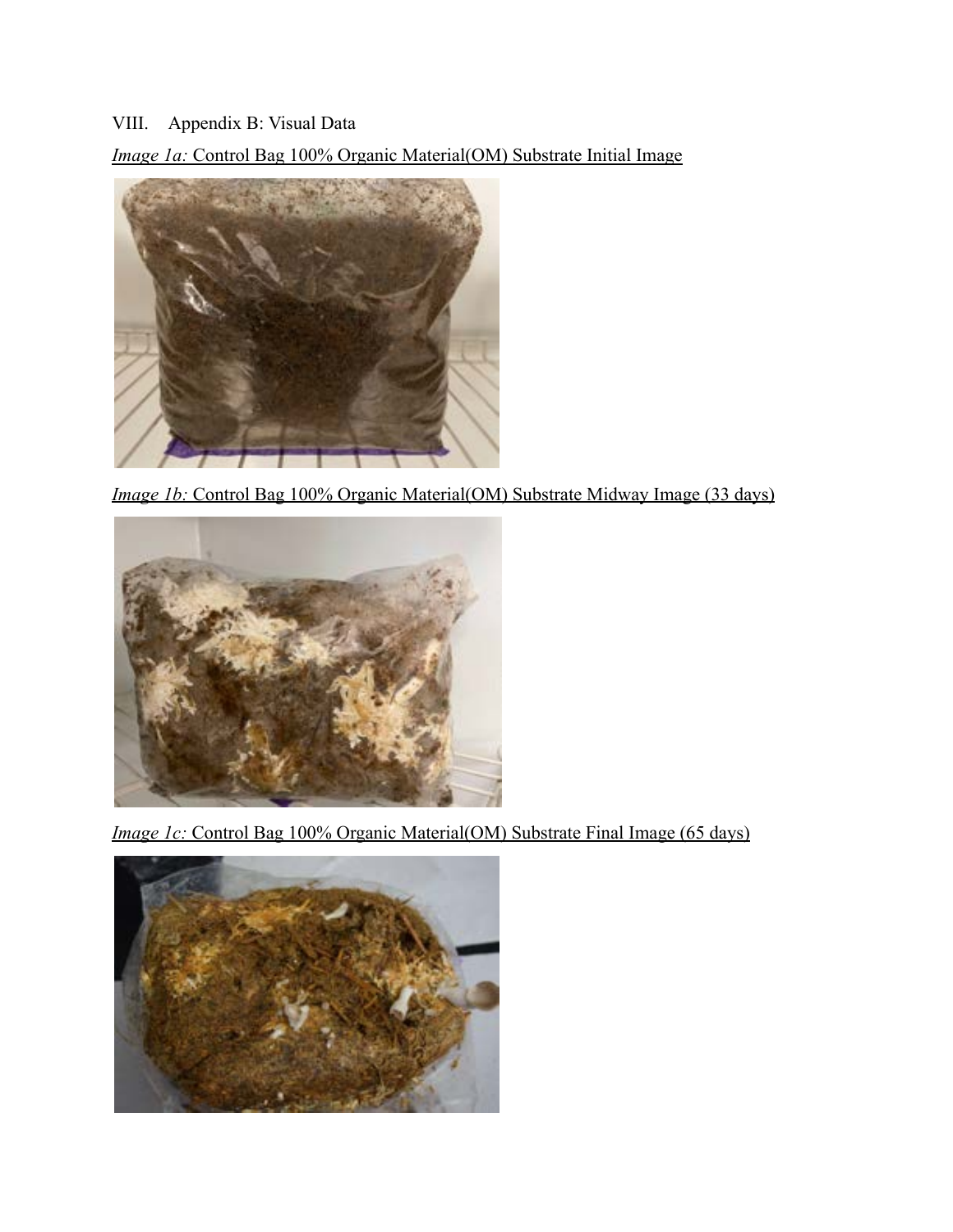*Images 1d:* Images of Mushrooms Growing in Control Bag 100% OM Substrate





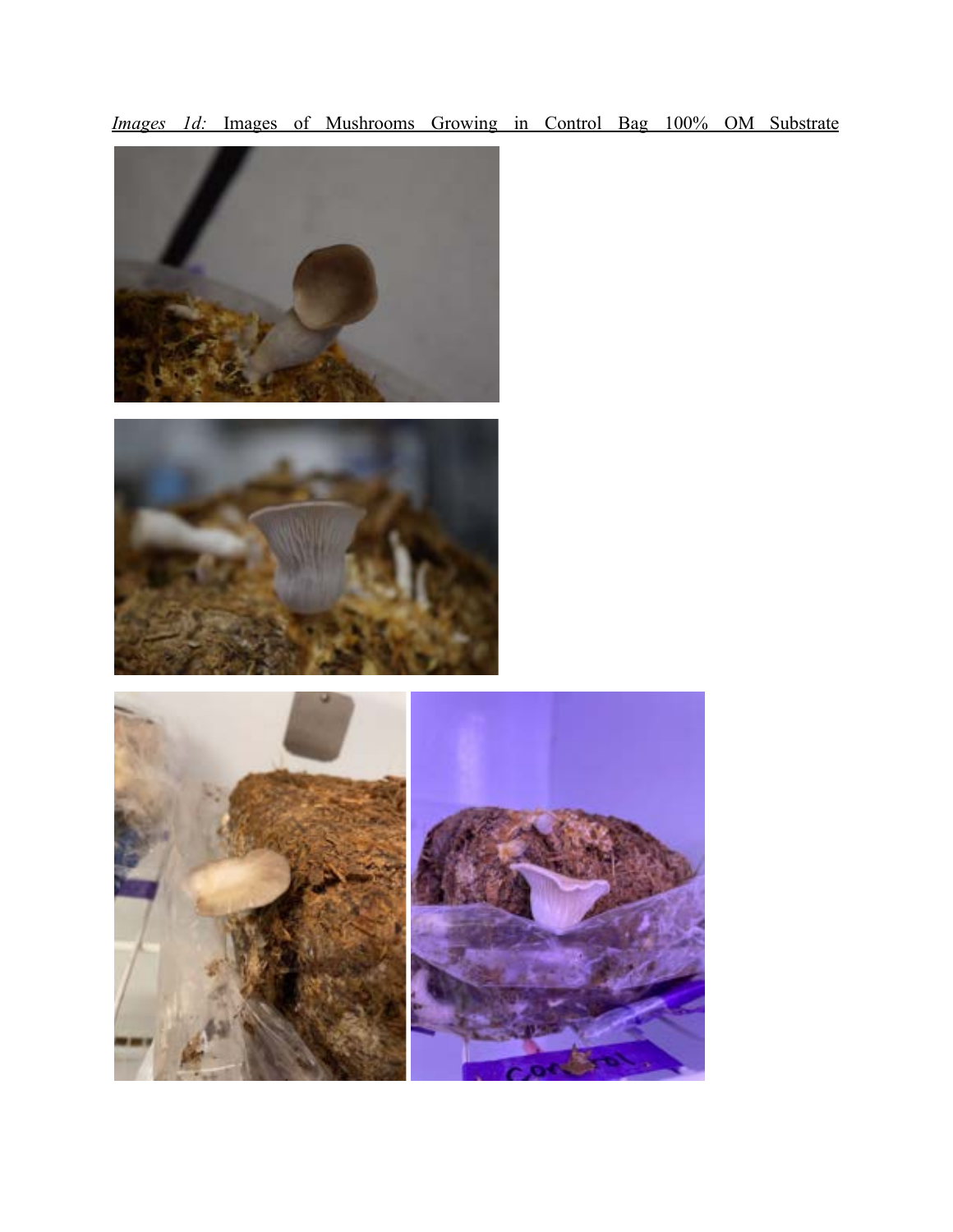

*Images 1e:* Collected Mushroom Images Control Bag 100% OM Substrate

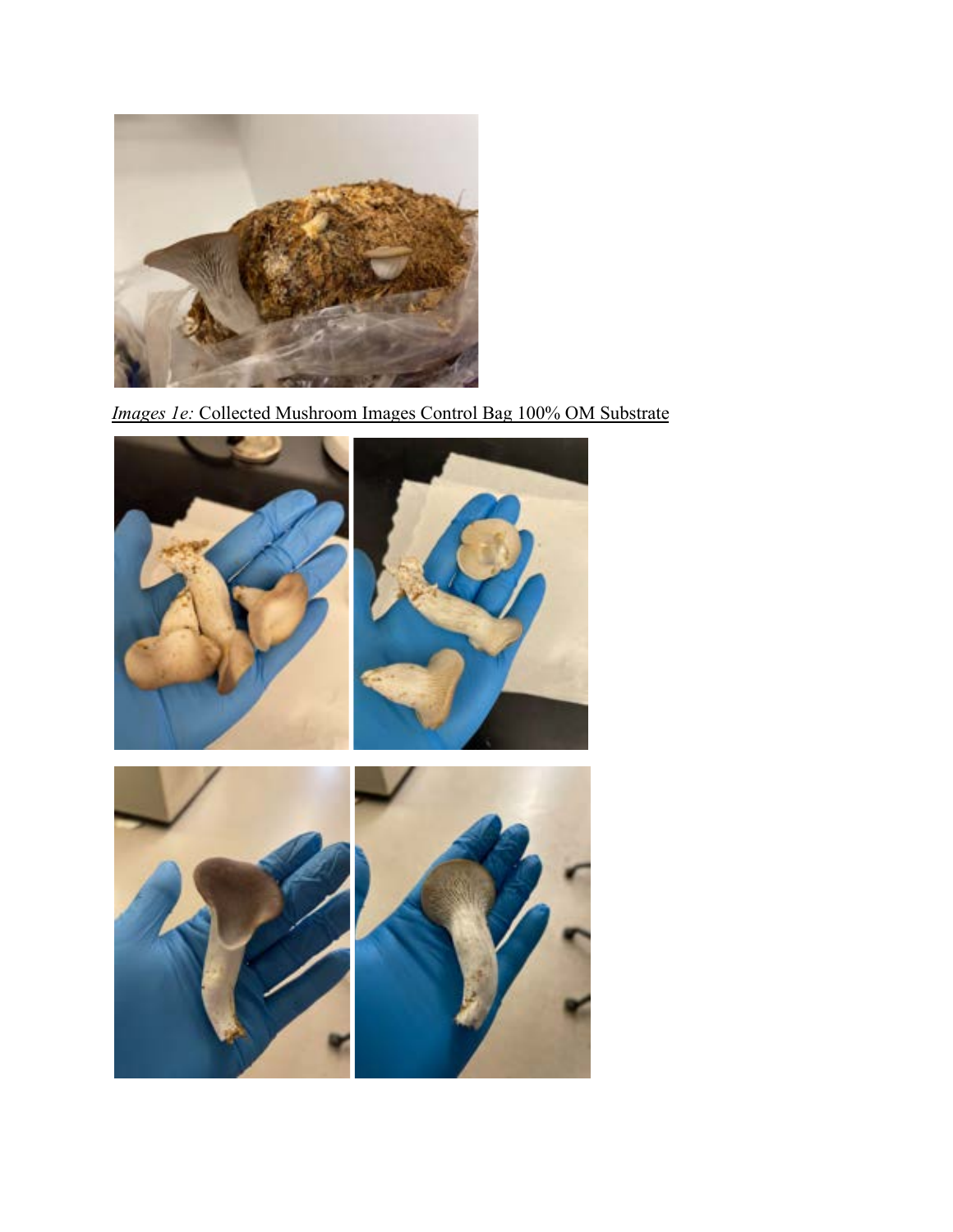*Image 1f:* Collected Mushroom Cap to Test Viability Control Bag 100% OM Substrate



*Image 1g:* Scanning Electron Microscope Image Mycelium Control Bag 100% OM Substrate



*Image 2a:* Bag 1 95% OM/5% MSG-1 Substrate Mixture Initial Image

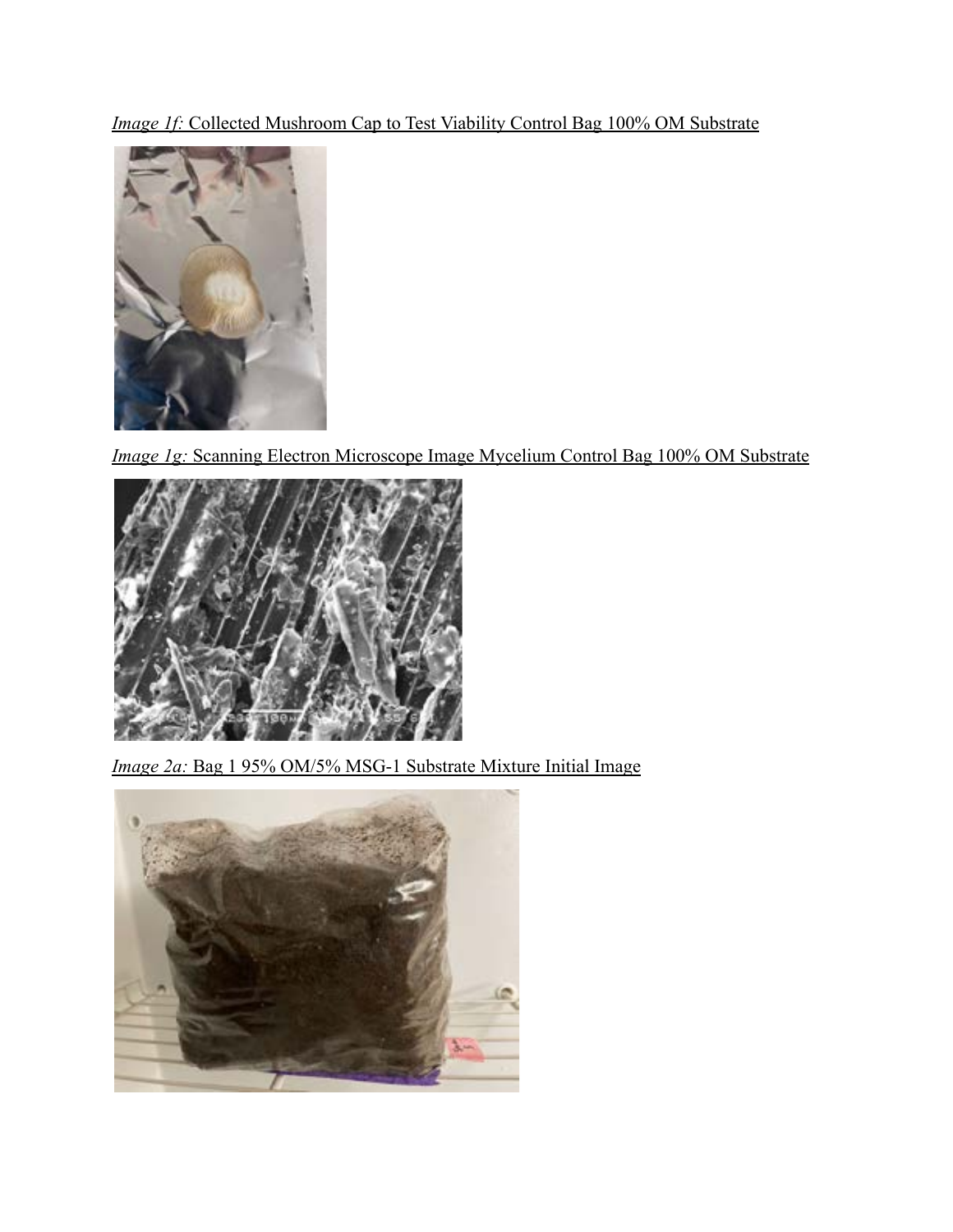*Image 2b:* Bag 1 95% OM/5% MSG-1 Substrate Mixture Midway Image (33 days)



*Image 2c:* Bag 1 95% OM/5% MSG-1 Substrate Mixture Final Image (65 days)



*Images 2d:* Images of Mushrooms Growing in Bag 1 95% OM/5% MSG-1 Substrate Mixture

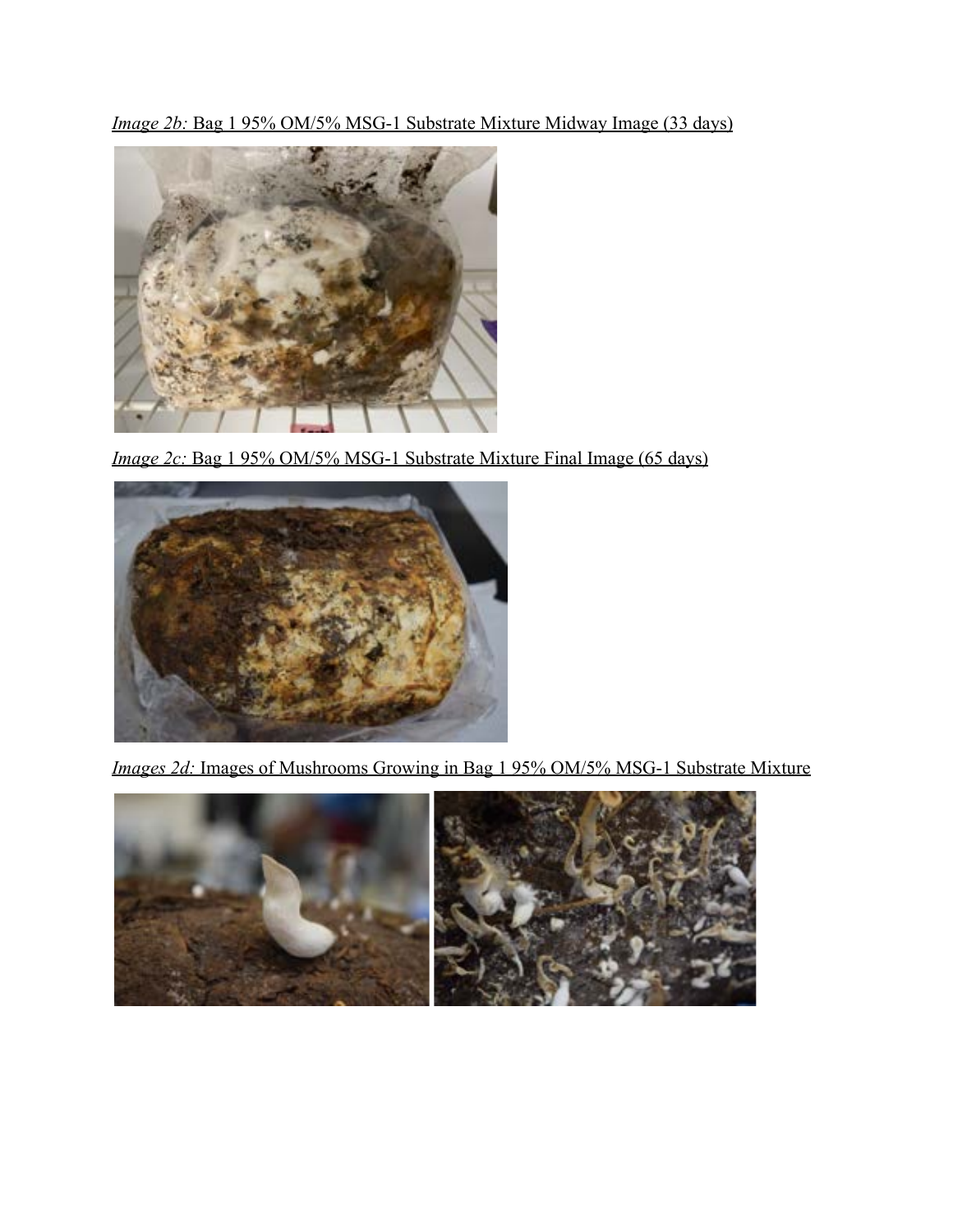

*Images 2e:* Collected Mushroom Images Bag 1 95% OM/5% MSG-1 Substrate Mixture



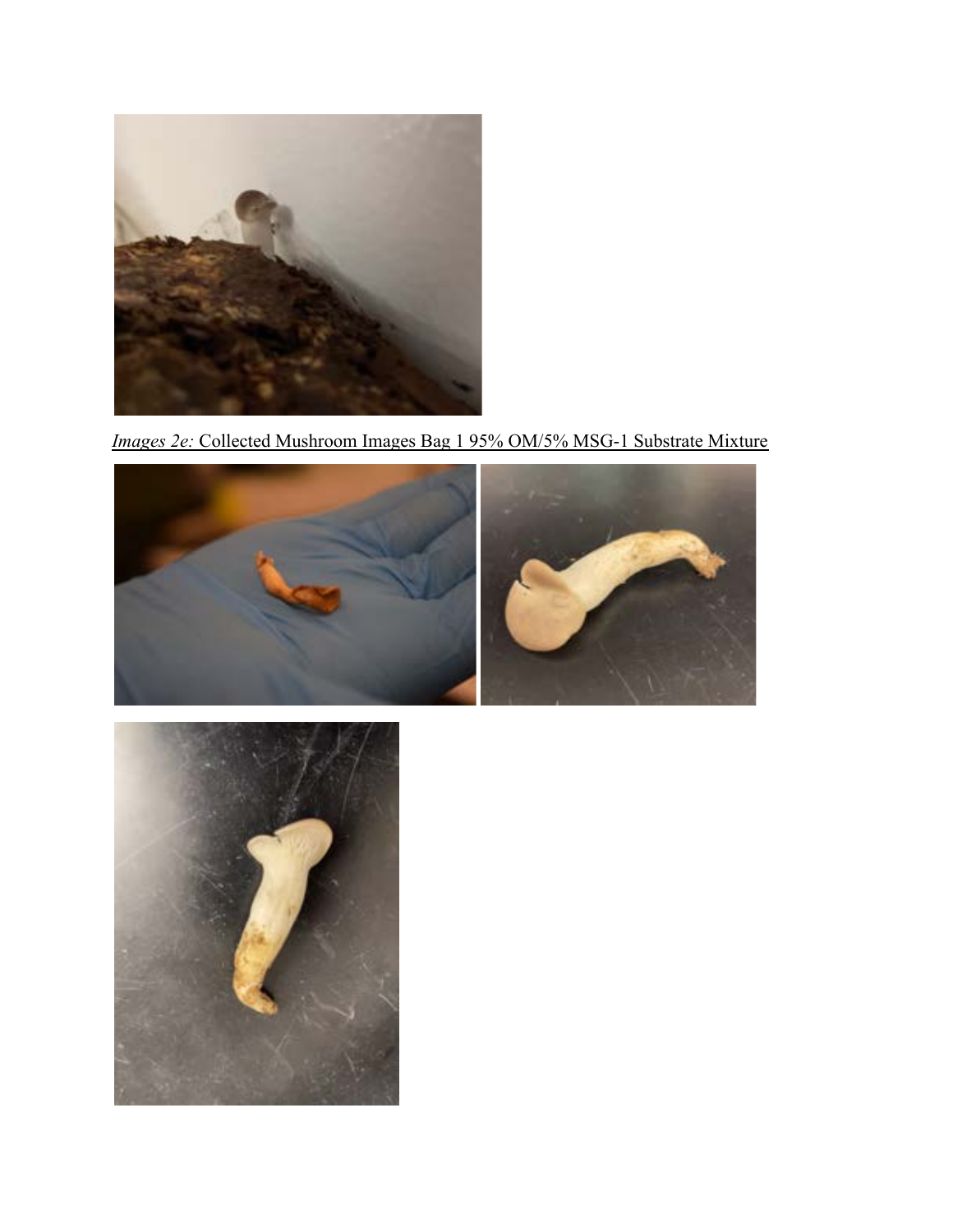*Image 2f:* Scanning Electron Microscope Image Mycelium Bag 1 95% OM/5% MSG-1 Substrate





*Image 3a:* Bag 2 90% OM/10% MSG-1 Substrate Mixture Initial Image



*Image 3b:* Bag 2 90% OM/10% MSG-1 Substrate Mixture Midway Image (33 days)

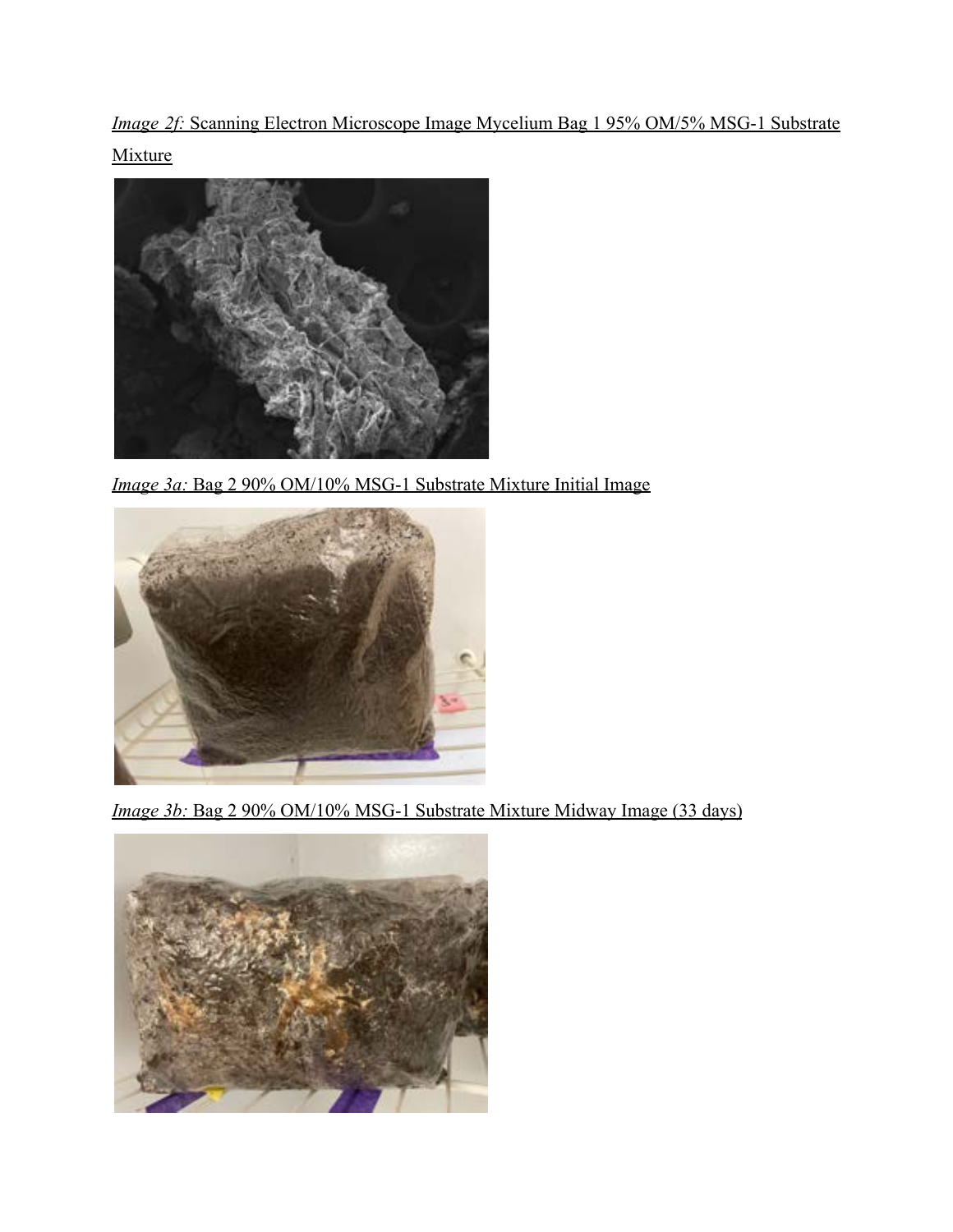*Image 3c:* Bag 2 90% OM/10% MSG-1 Substrate Mixture Final Image (65 days)



*Images 3d:* Images of Mushrooms Growing in Bag 2 90% OM/10% MSG-1 Substrate Mixture

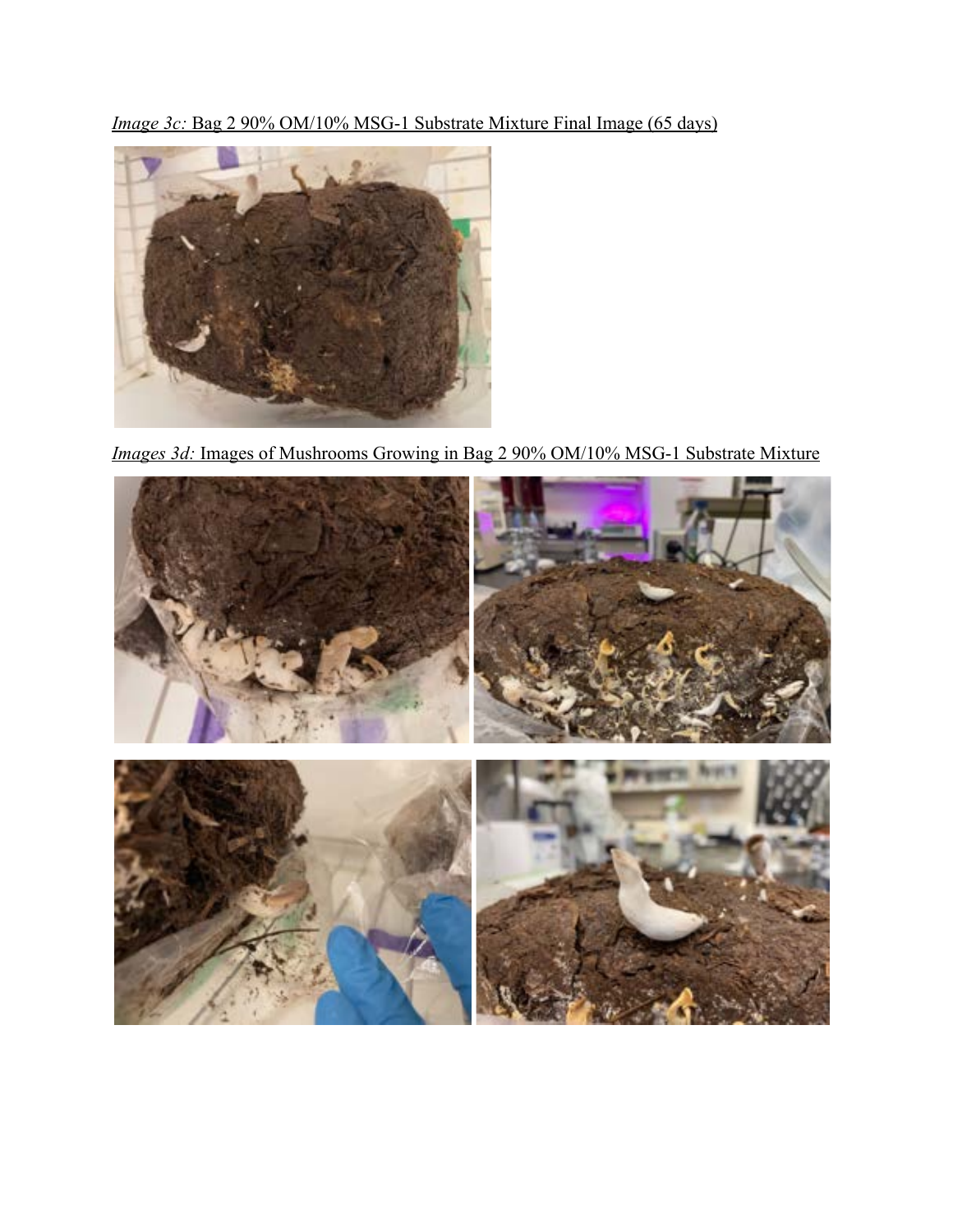

*Images 3e:* Collected Mushroom Images Bag 2 90% OM/10% MSG-1 Substrate Mixture

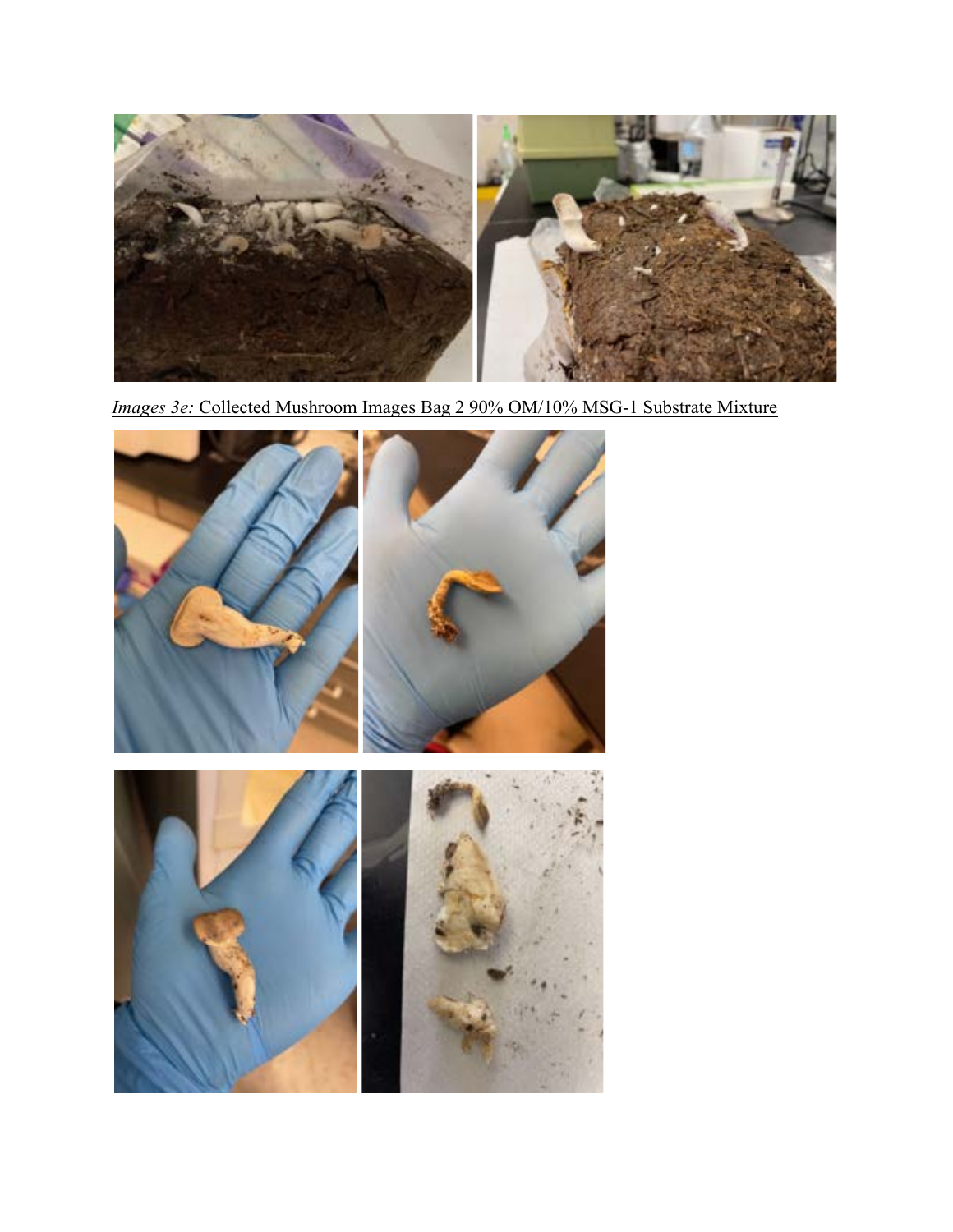*Image 3f:* Scanning Electron Microscope Image Mycelium Bag 2 90% OM/10% MSG-1 Substrate Mixture



*Image 4a:* Bag 3 85% OM/15% MSG-1 Substrate Mixture Initial Image



*Image 4b:* Bag 3 85% OM/15% MSG-1 Substrate Mixture Midway Image (33 days)

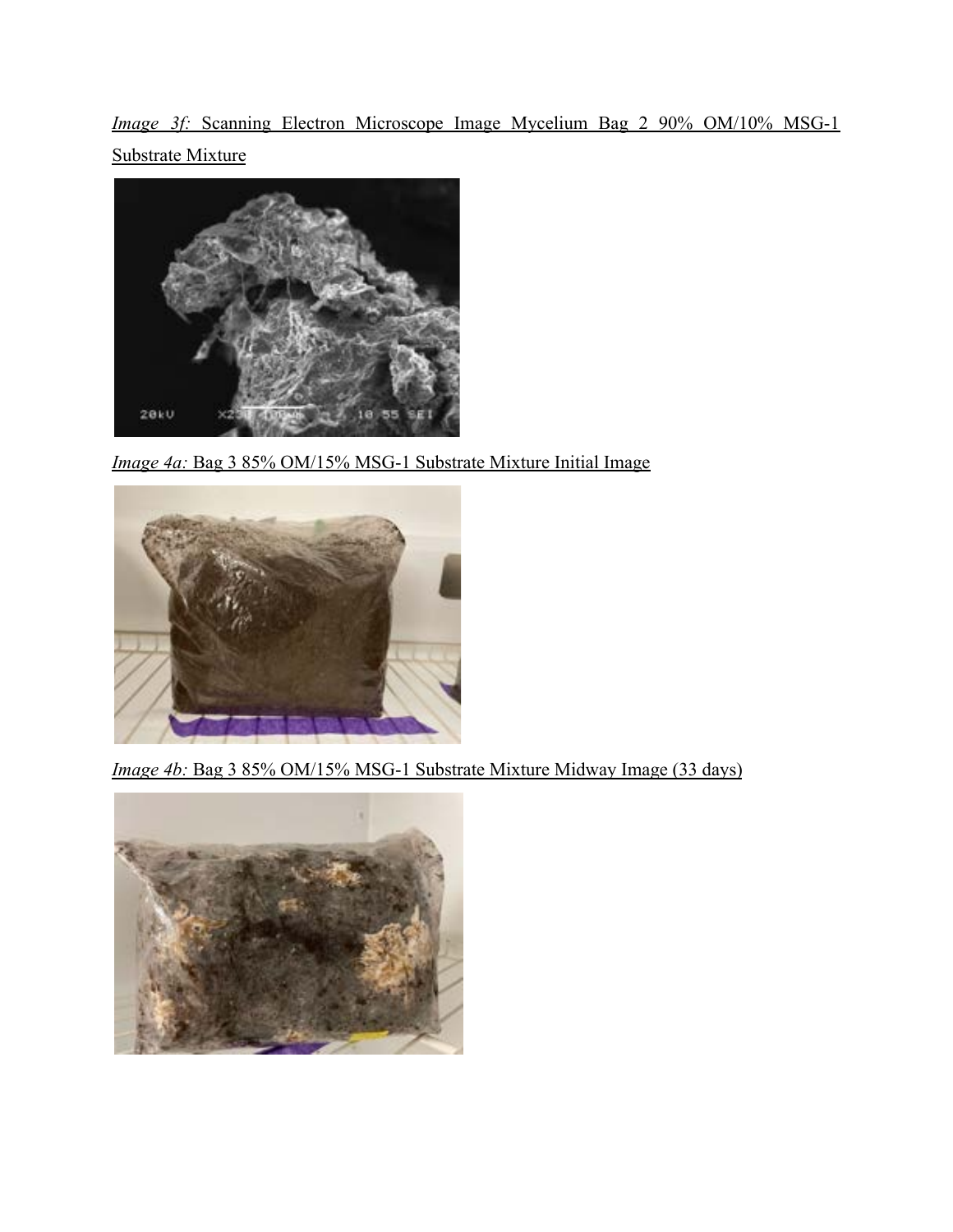*Image 4c:* Bag 3 85% OM/15% MSG-1 Substrate Mixture Final Image (65 days)



*Images 4d:* Images of Mushrooms Growing in Bag 3 85% OM/15% MSG-1 Substrate Mixture



*Images 4e:* Collected Mushroom Images Bag 3 85% OM/15% MSG-1 Substrate Mixture

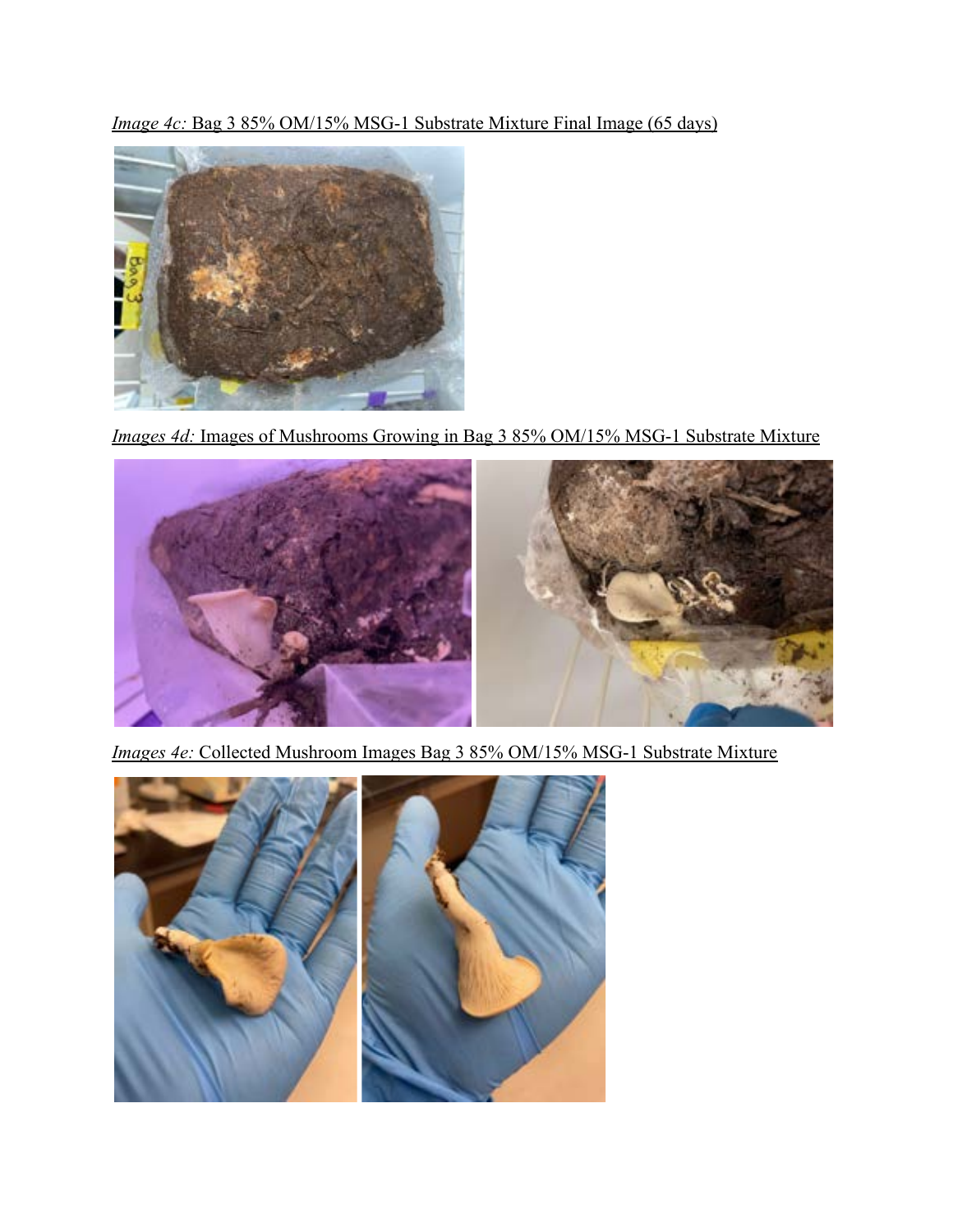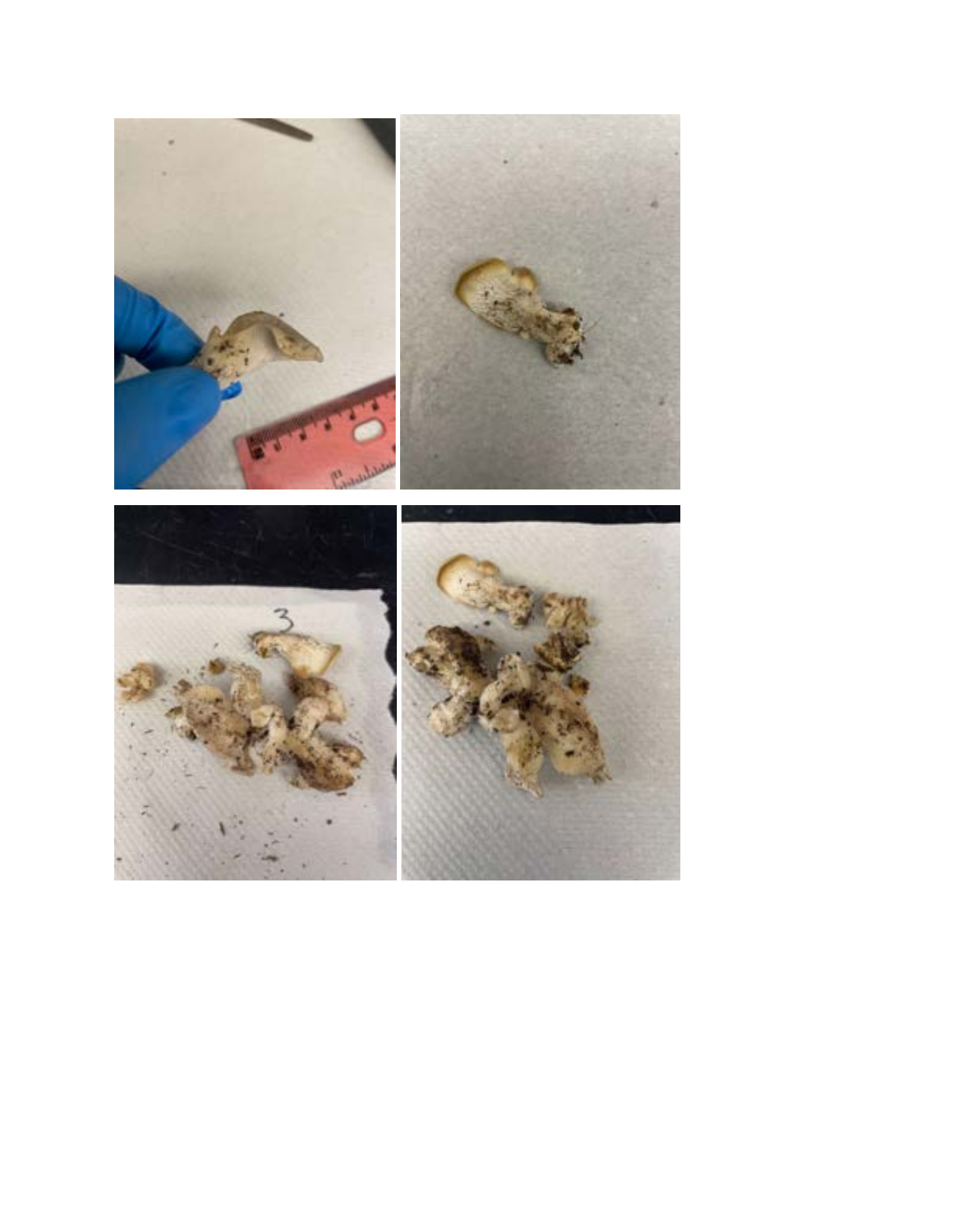*Image 4f:* Scanning Electron Microscope Image Mycelium Bag 3 85% OM/15% MSG-1 Substrate Mixture Initial Image



*Image 5a:* Bag 4 80% OM/20% MSG-1 Substrate Mixture Initial Image



*Image 5b:* Bag 4 80% OM/20% MSG-1 Substrate Mixture Midway Image (33 days)

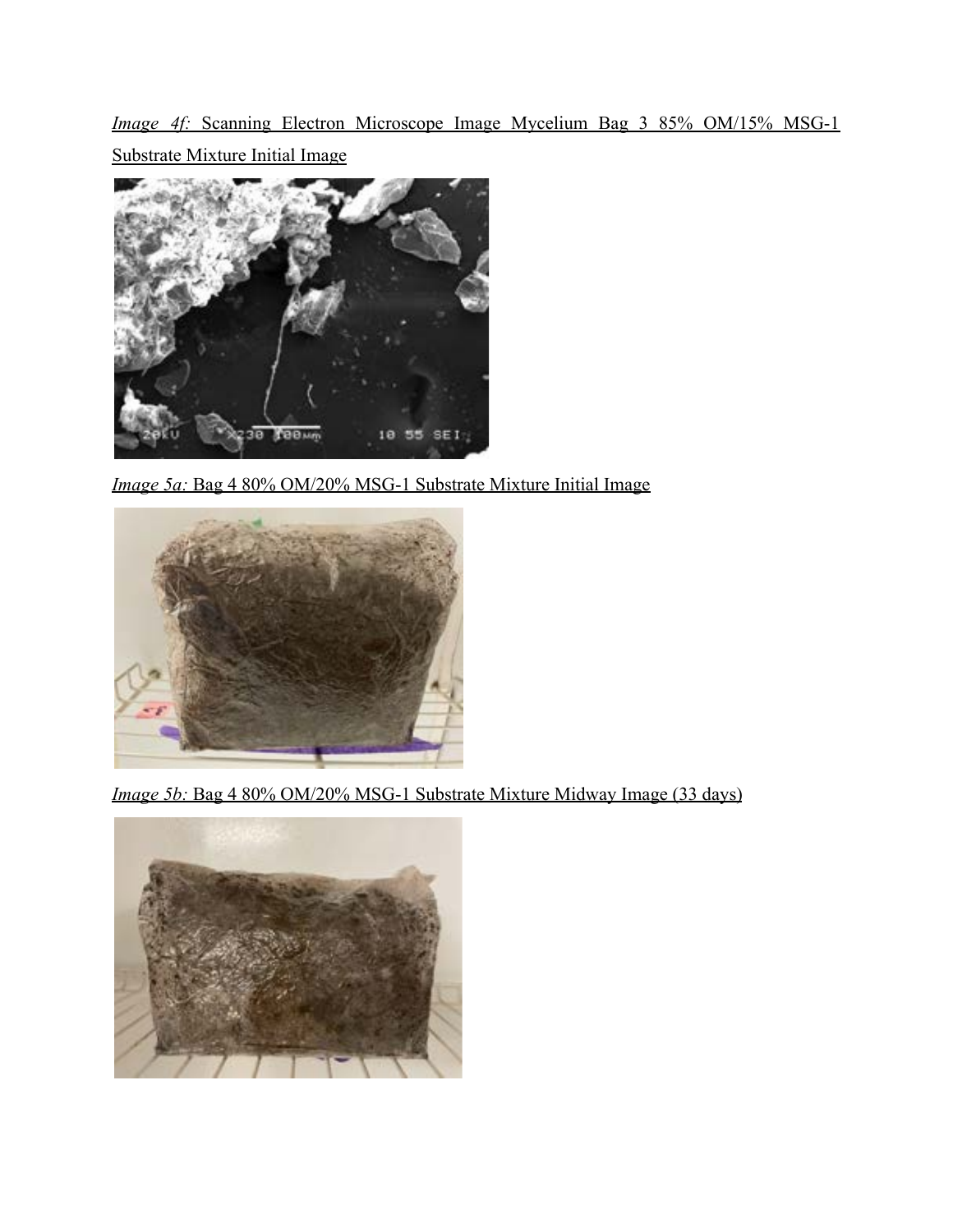*Image 5c:* Bag 4 80% OM/20% MSG-1 Substrate Mixture Final Image (65 days)



*Images 5d:* Images of Mushrooms Growing in Bag 4 80% OM/20% MSG-1 Substrate Mixture



*Images 5e:* Collected Mushroom Images Bag 4 80% OM/20% MSG-1 Substrate Mixture

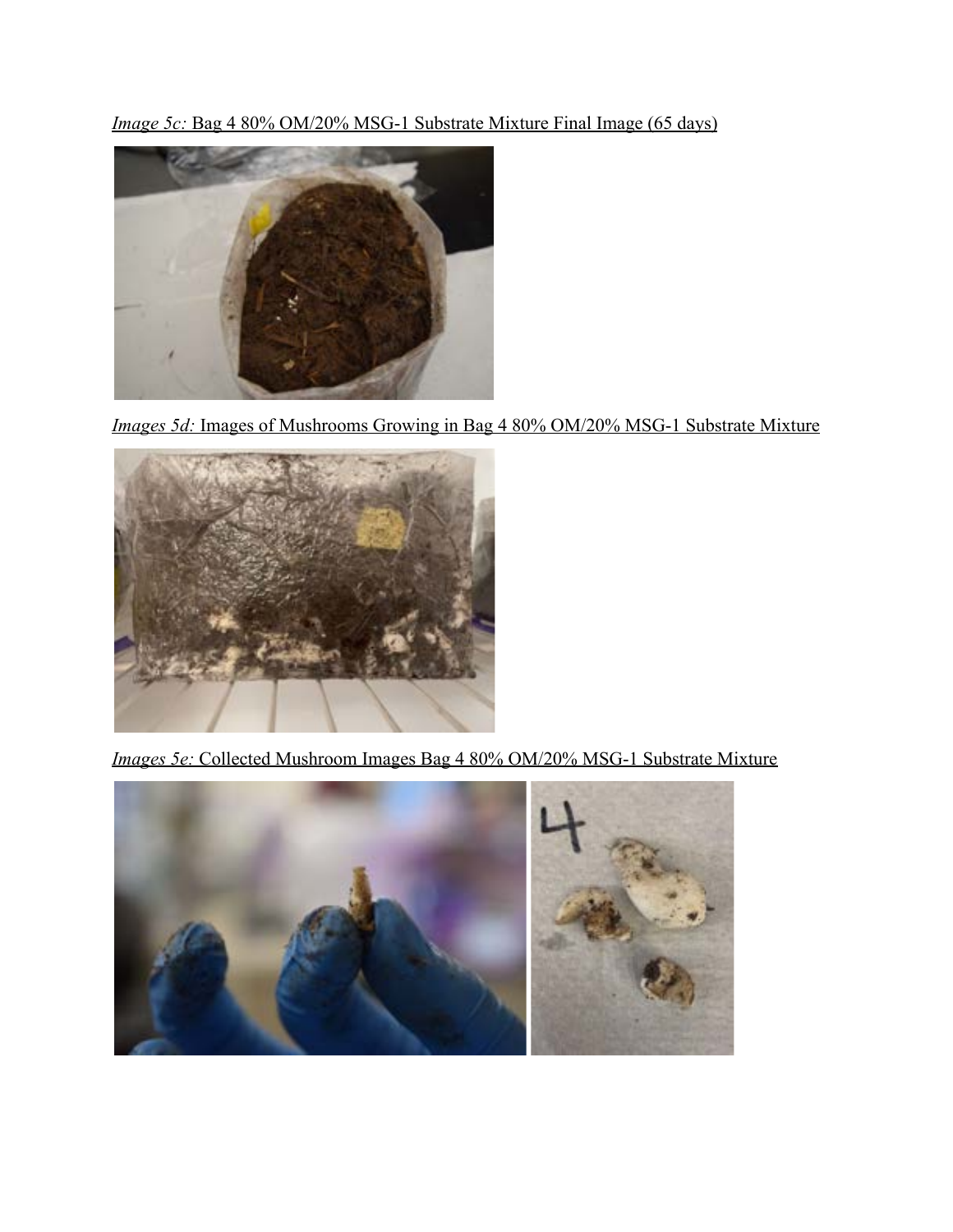*Image 5f:* Scanning Electron Microscope Image Mycelium Bag 4 80% OM/20% MSG-1 Substrate Mixture



*Image 6a:* Bag 5 75% OM/25% MSG-1 Substrate Mixture Initial Image



*Image 6b:* Bag 5 75% OM/25% MSG-1 Substrate Mixture Midway Image (33 days)

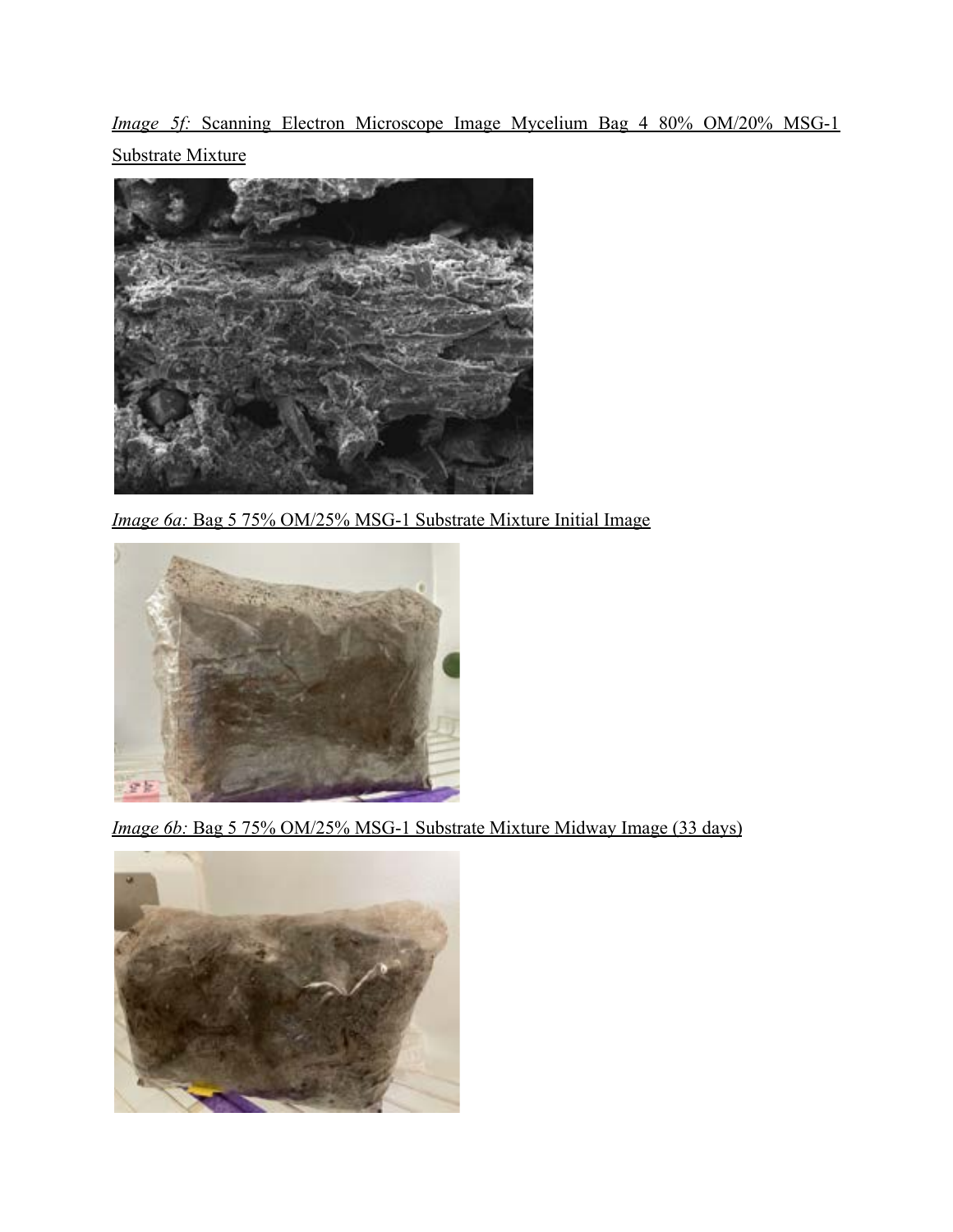*Image 6c:* Bag 5 75% OM/25% MSG-1 Substrate Mixture Final Image (65 days)



*Images 6d:* Images of Mushrooms Growing in Bag 5 75% OM/25% MSG-1 Substrate Mixture

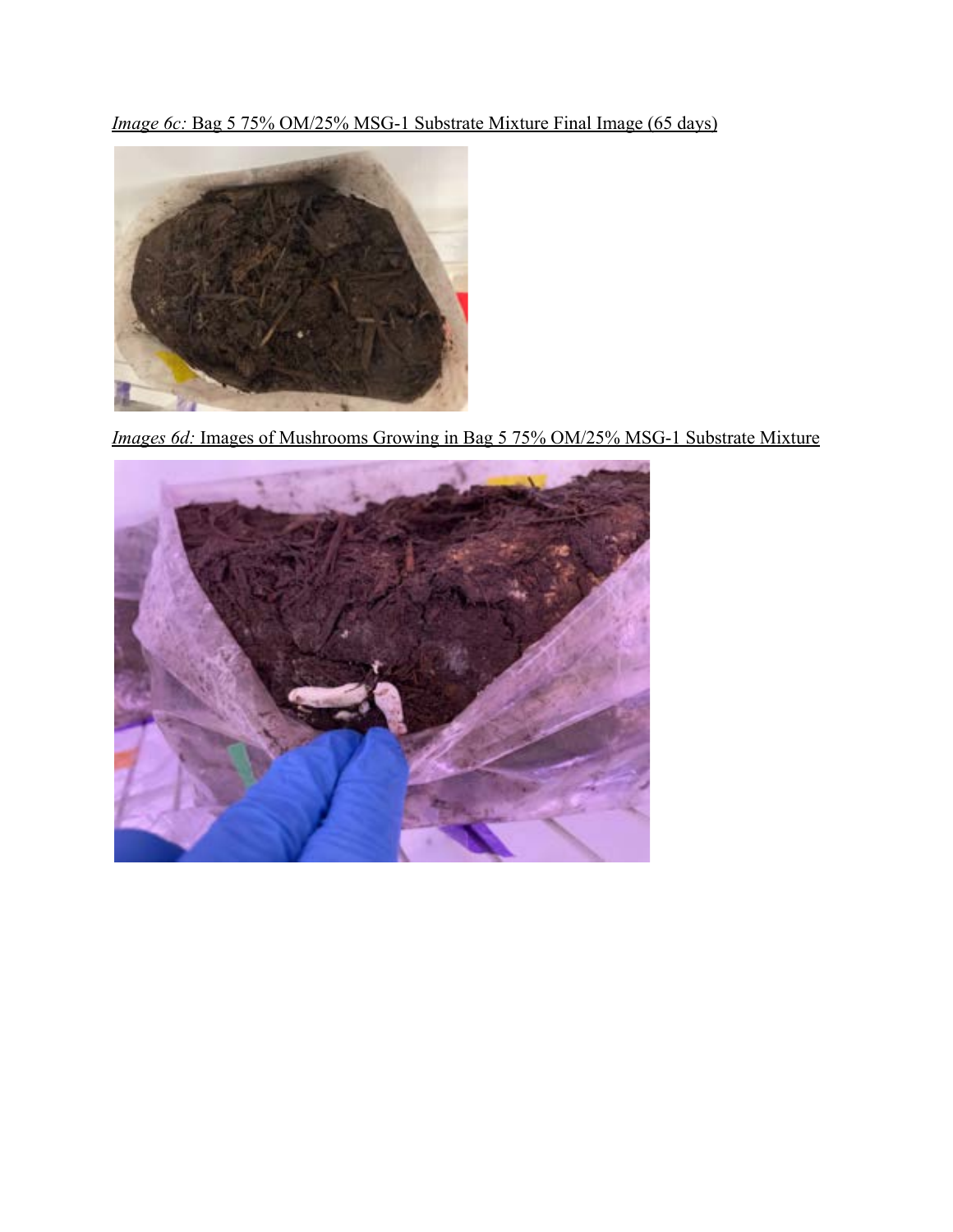*Images 6e:* Collected Mushroom Images Bag 5 75% OM/25% MSG-1 Substrate Mixture







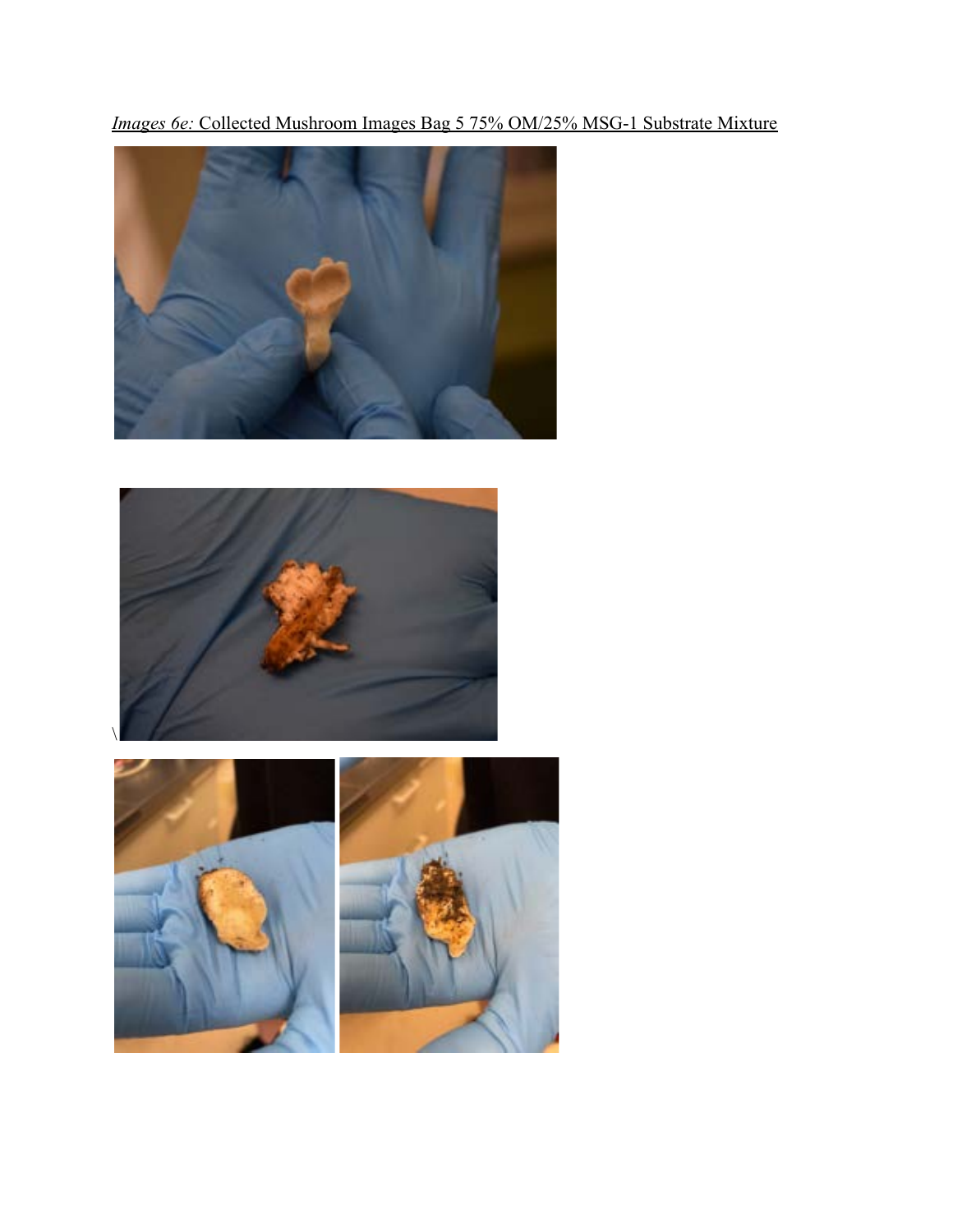

*Image 6f:* Scanning Electron Microscope Image Possible Mycelium Bag 5 75% OM/25% MSG-1 Substrate Mixture

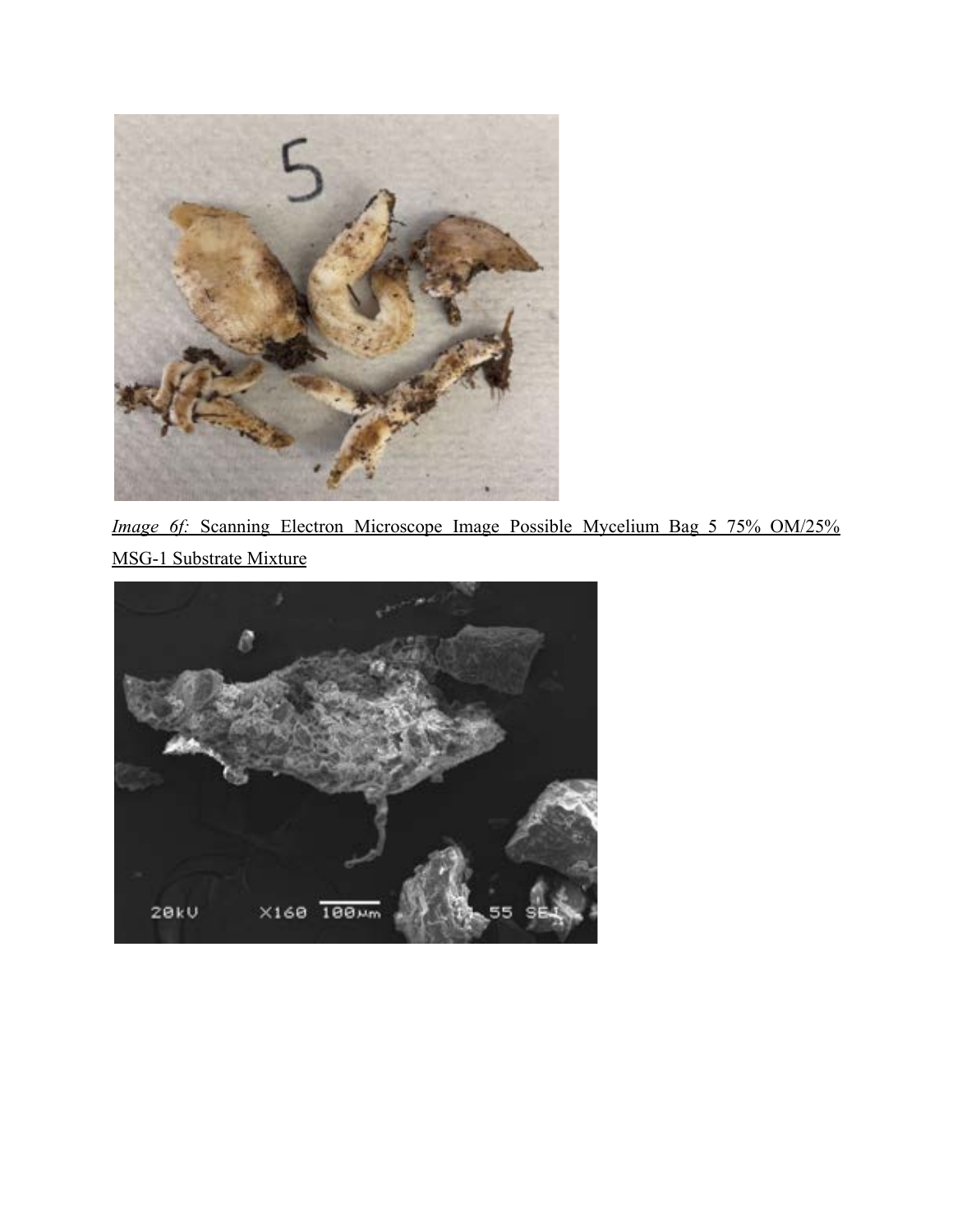VIII. Appendix C: Additional Visual Data *Figure 1:* Incubator Set Up



*Figure 2:* Components of Organic Substrate

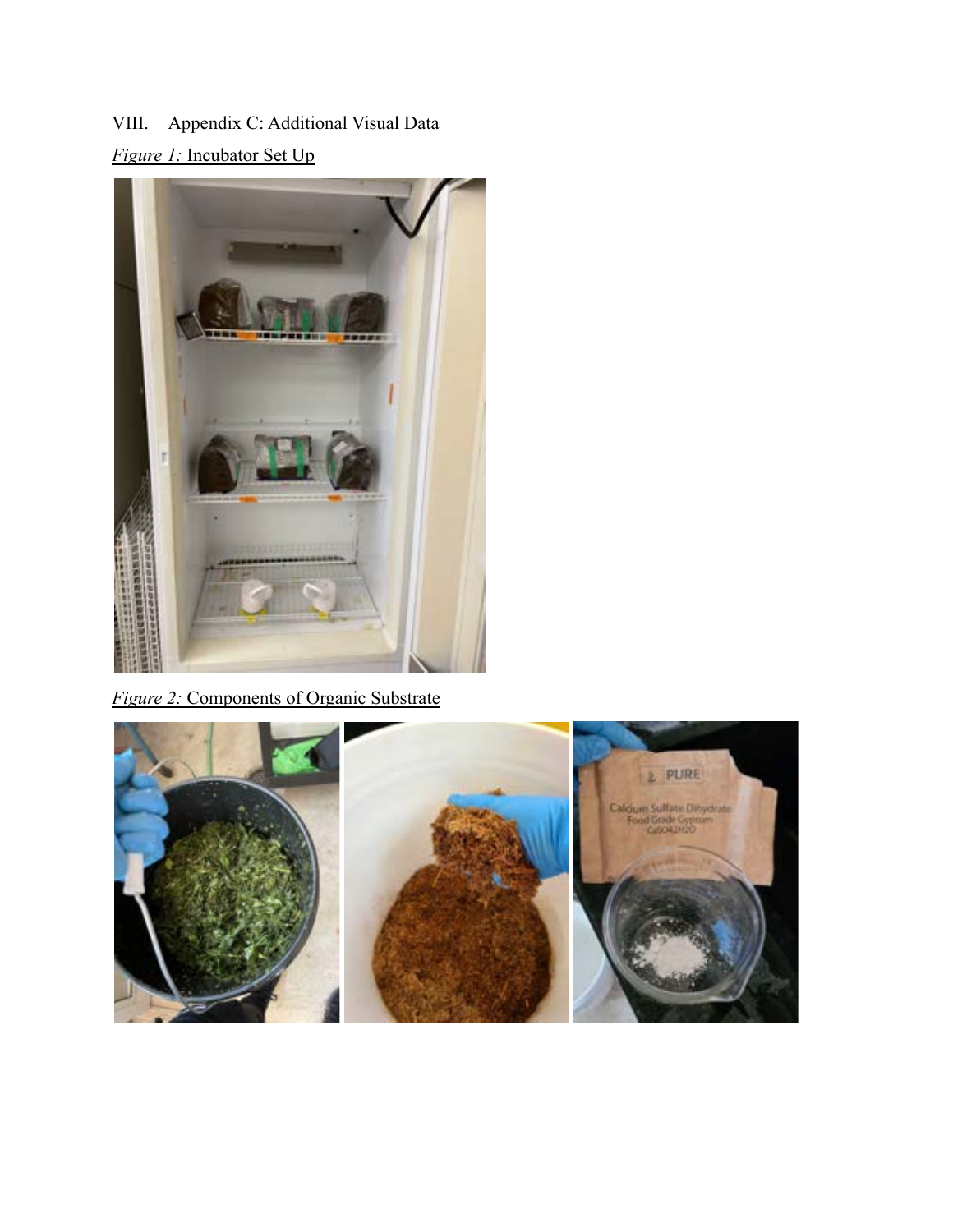

*Figure 3:* Uniform Blended Organic Substrate

*Figure 4:* Grain Spawn Used

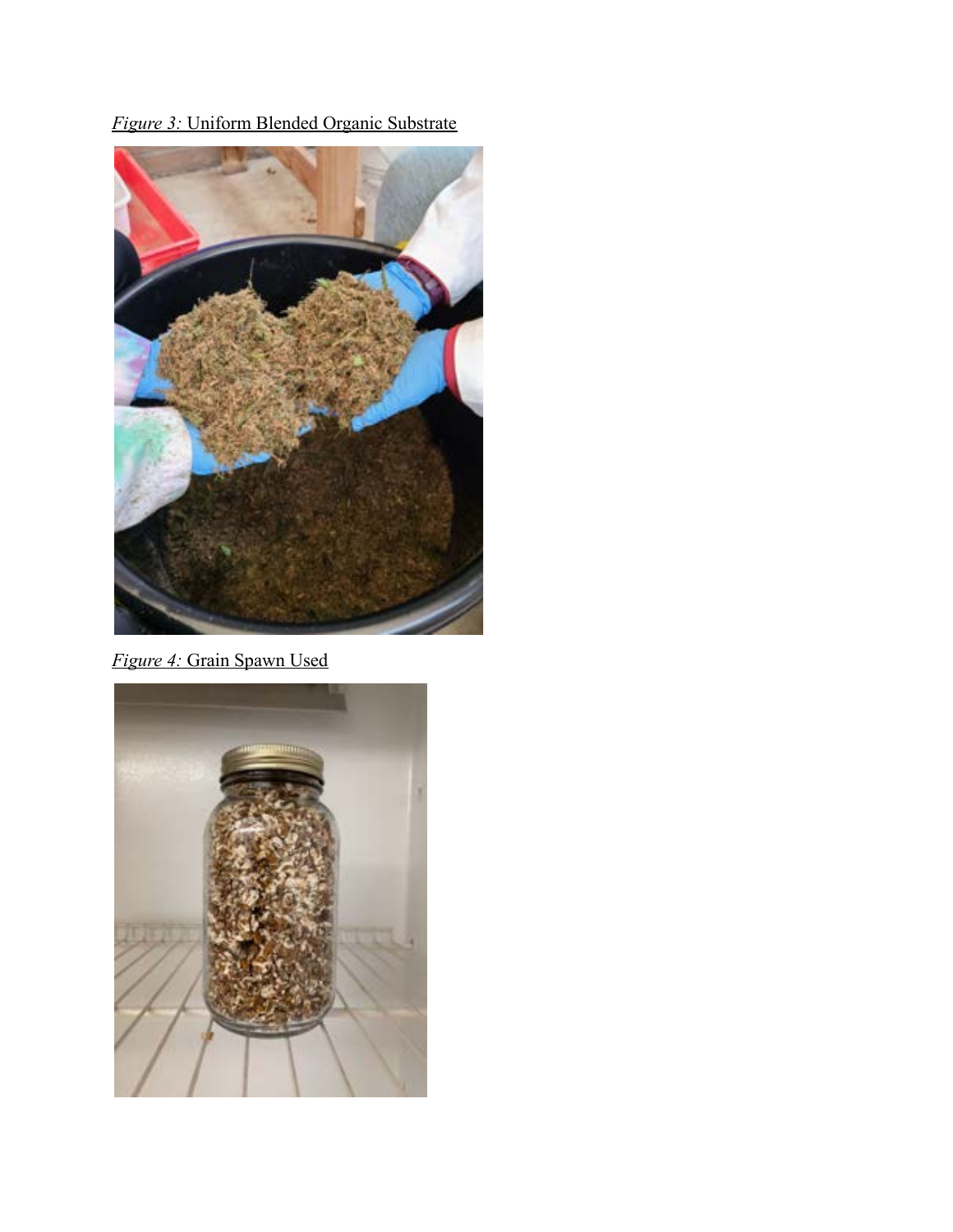*Figure 5:* Method of Collecting Daily Temperature and Humidity Data



*Figure 6:* Part of the team getting ready to shake the samples during pH data collection.

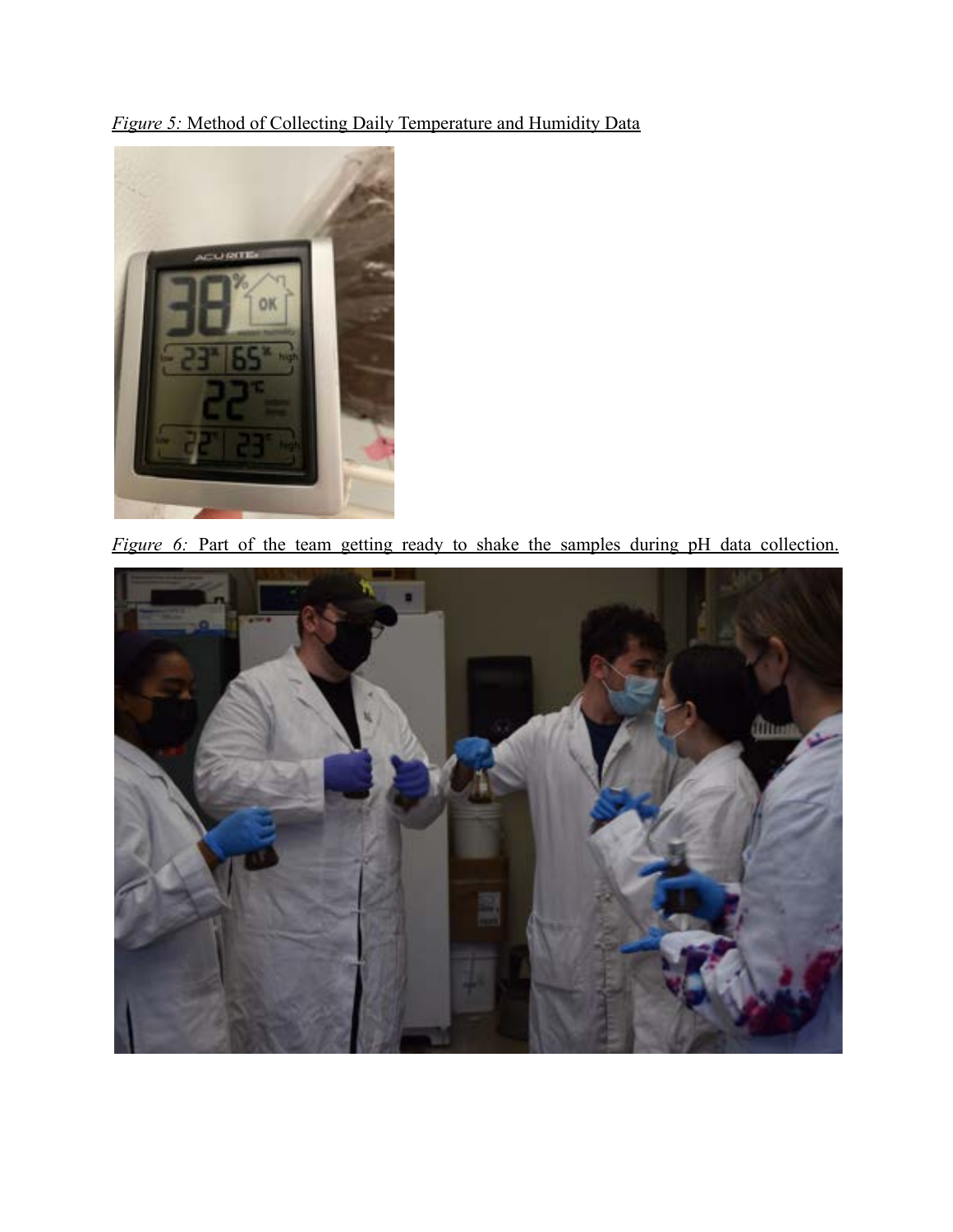*Figure 7:* A member of the team grinding up a sample for pH data collection.



*Figure 8:* A member of the team transferring ground up samples for pH data collection.

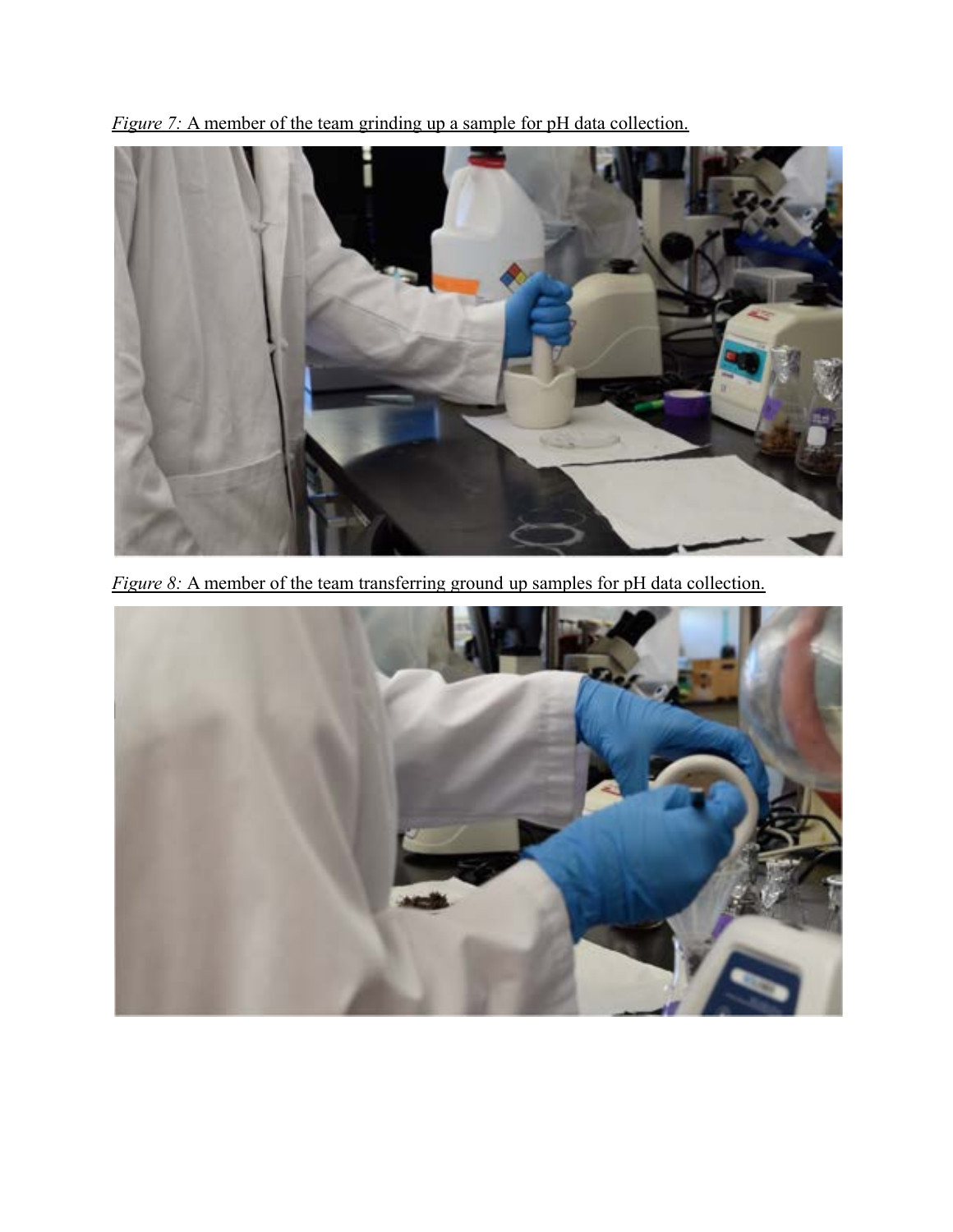*Figure 9:* A member of the team recording data.



*Figure 10:* Dimension measurement of mushroom grown in regolith/organic material mixture.

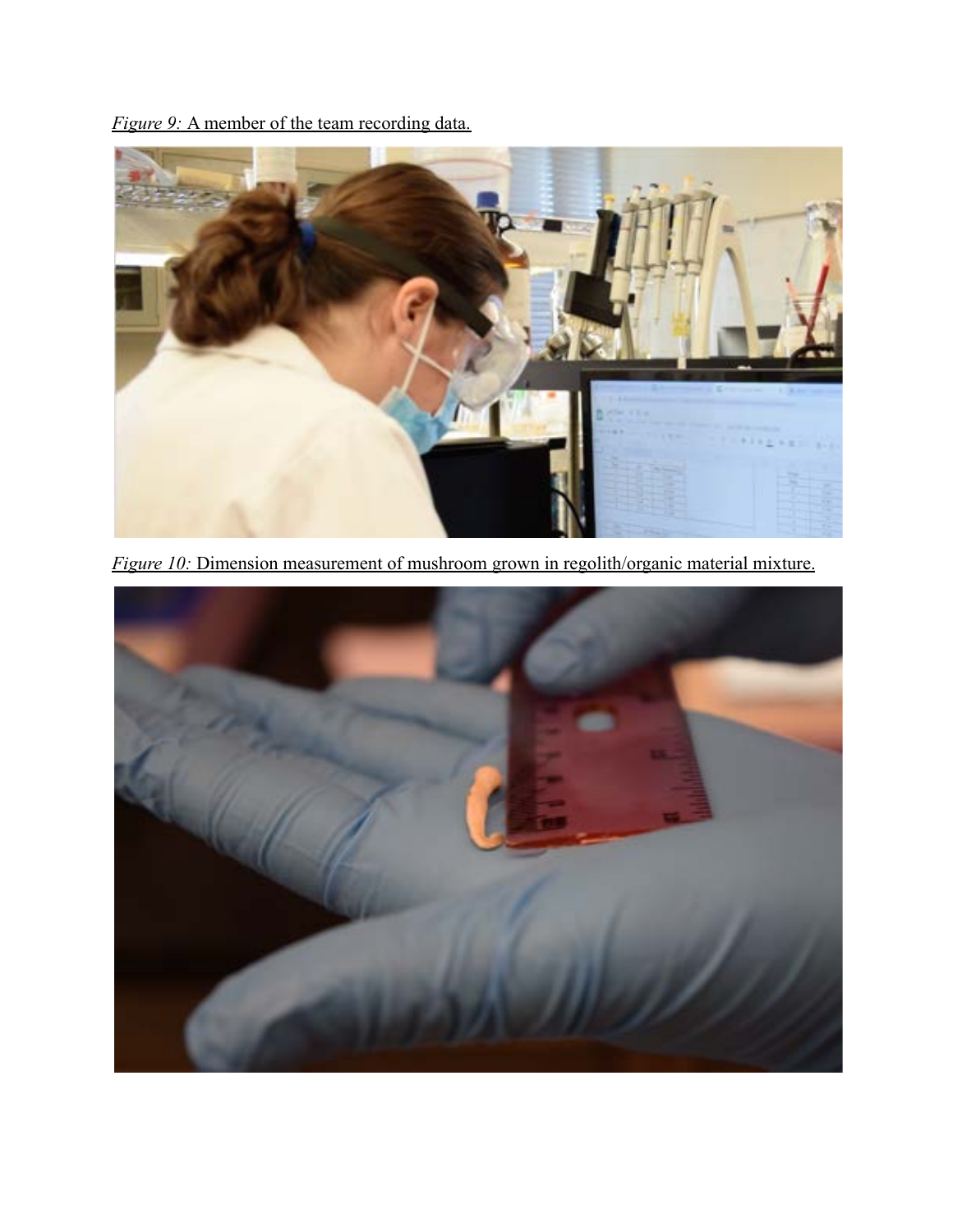*Figure 11:* Image of Substrate and DI Water for pH Collection



*Figure 12:* Mold(*Trichoderma)* Growing in the Control